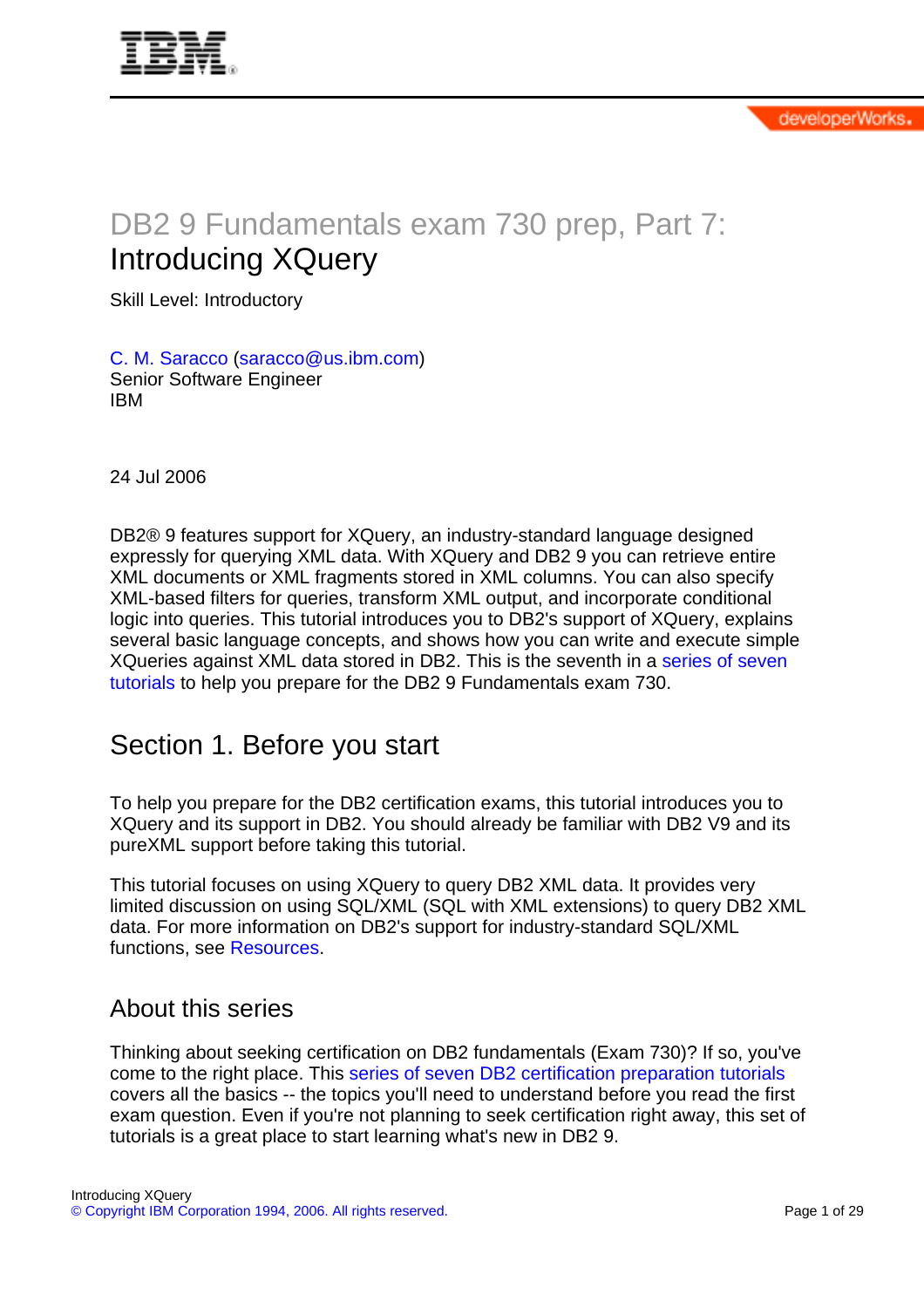## About this tutorial

This tutorial explores basic capabilities of DB2's new XQuery support. It reviews key differences between XQuery and SQL, explores XPath and "FLWOR" expressions, and teaches you how to write simple XQueries over DB2 XML data.

This tutorial is for DB2 users who plan to work with XML documents stored in their native hierarchical structures within XML columns of DB2 tables. The material in this tutorial covers XML topics that are addressed in Sections 1, 4, and 5 of the test. You can view these objectives at: <http://www-03.ibm.com/certify/tests/obj730.shtml>. You should be familiar with basic XML technologies and with DB2's new pureXML support before taking this tutorial. If necessary, consult the [Resources](#page-27-0) for background material.

## **Objectives**

After completing this tutorial, you should be able to:

- Understand fundamental XQuery concepts
- Write simple XQueries using several common expressions

## **Prerequisites**

This tutorial is for people familiar with basic XML technology and DB2's new support for pureXML storage and data management. You should understand the hierarchical nature of XML documents, the concept of well-formedness, and how elements and attributes may be used. You should also understand how you can store well-formed XML documents in their native hierarchical structure using DB2 9.

## System requirements

You do not need a copy of DB2 to complete this tutorial, but to run the examples you need a system on which DB2 9 is installed. Any supported platform will be sufficient, but some of the examples are tailored towards the Windows platforms. You will get more out of the tutorial if you download the free trial version of [IBM DB2 9](http://www.ibm.com/developerworks/downloads/im/udb/?S_TACT=105AGX19&S_CMP=db2cert) to work along with this tutorial.

# Section 2. XQuery overview

DB2 9 introduces support for XQuery, a new query language designed specifically to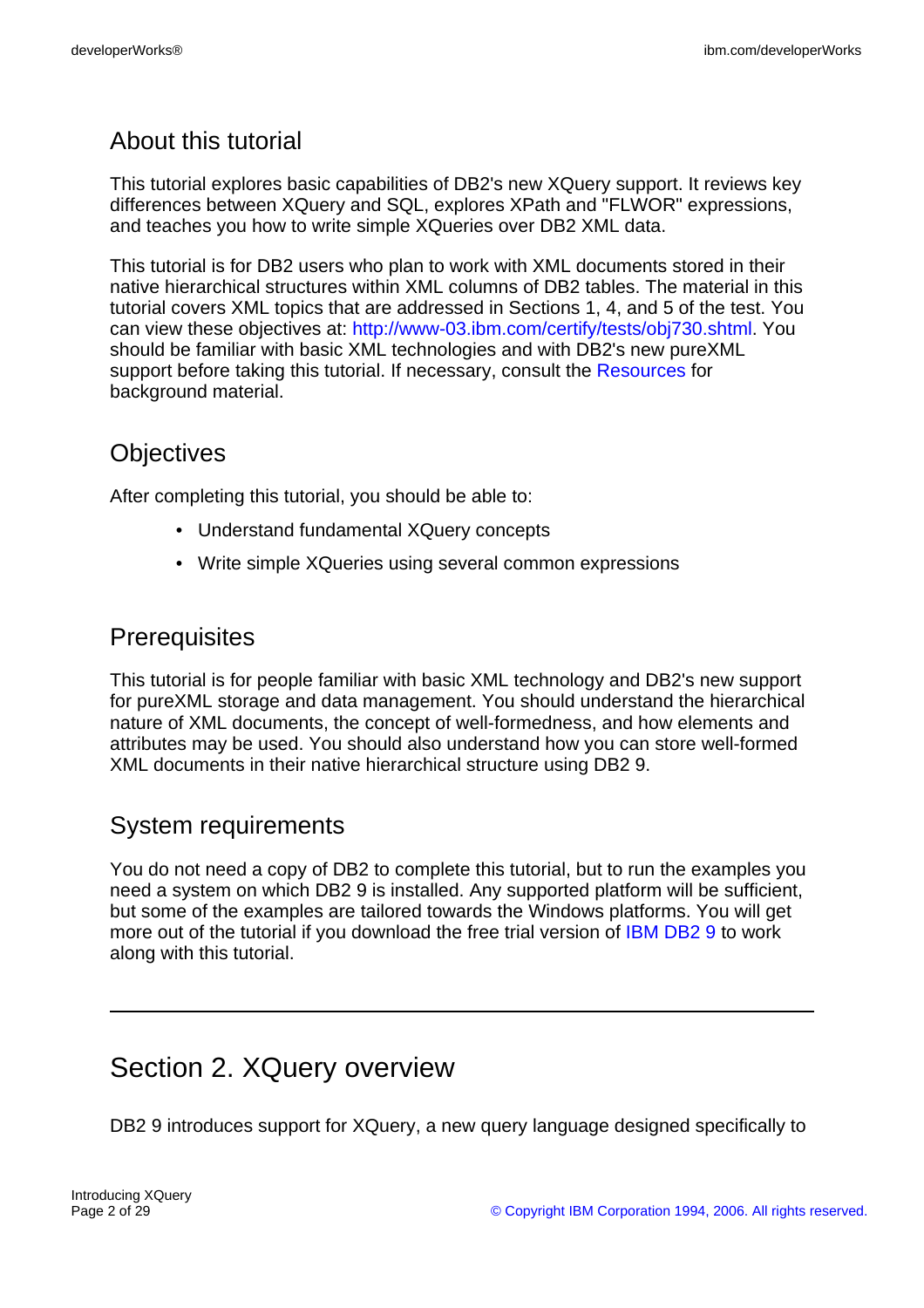work with XML data. Part of the W3C industry standard, XQuery lets users navigate through the hierarchical structure inherent in XML documents. As a result, you can retrieve XML documents or document fragments using XQuery. You can also write XQueries that include XML-based predicates to "filter out" unwanted data from the results that DB2 will return. XQuery offers many other capabilities, such as the ability to transform XML output and incorporate conditional logic into your queries.

Before learning how to use XQuery, you need to understand some fundamental concepts about the language.

## <span id="page-2-1"></span>XQuery fundamentals

An XQuery always transforms one value of the XQuery Data Model into another value of the XQuery Data Model. A value in the XQuery Data Model is a sequence of zero or more items. An item can be:

- Any atomic value
- An XML node such as an element, attribute, or text node (sometimes called an XML document fragment)
- A full XML document

Often, the input to an XQuery is a collection of XML documents.

[Listing 1](#page--1-0) shows an XML document containing eight element nodes, one attribute node, and six text nodes. The element nodes are represented by element tags. Client, Address, street, city, state, zip, and both email elements are all element nodes in this document. If you look closely at the Client element, you'll see that it contains an attribute node for the client's id. Some of the document's element nodes have text nodes associated with them. For example, the text node for the city element is San Jose.

### **Listing 1. Sample XML document**

```
<Client id="123">
        <Address>
                <street>9999 Elm St.</street>
                <city>San Jose</city>
                <state>CA</state>
                \langlezip>95141</zip>
        </Address>
        <email>anyemail@yahoo.com</email>
        <email>anotheremail@yahoo.com</email>
</Client>
```
[Figure 1](#page-2-0) shows the nodes within this sample document.

#### <span id="page-2-0"></span>**Figure 1. Element, attribute, and text nodes in a sample XML document**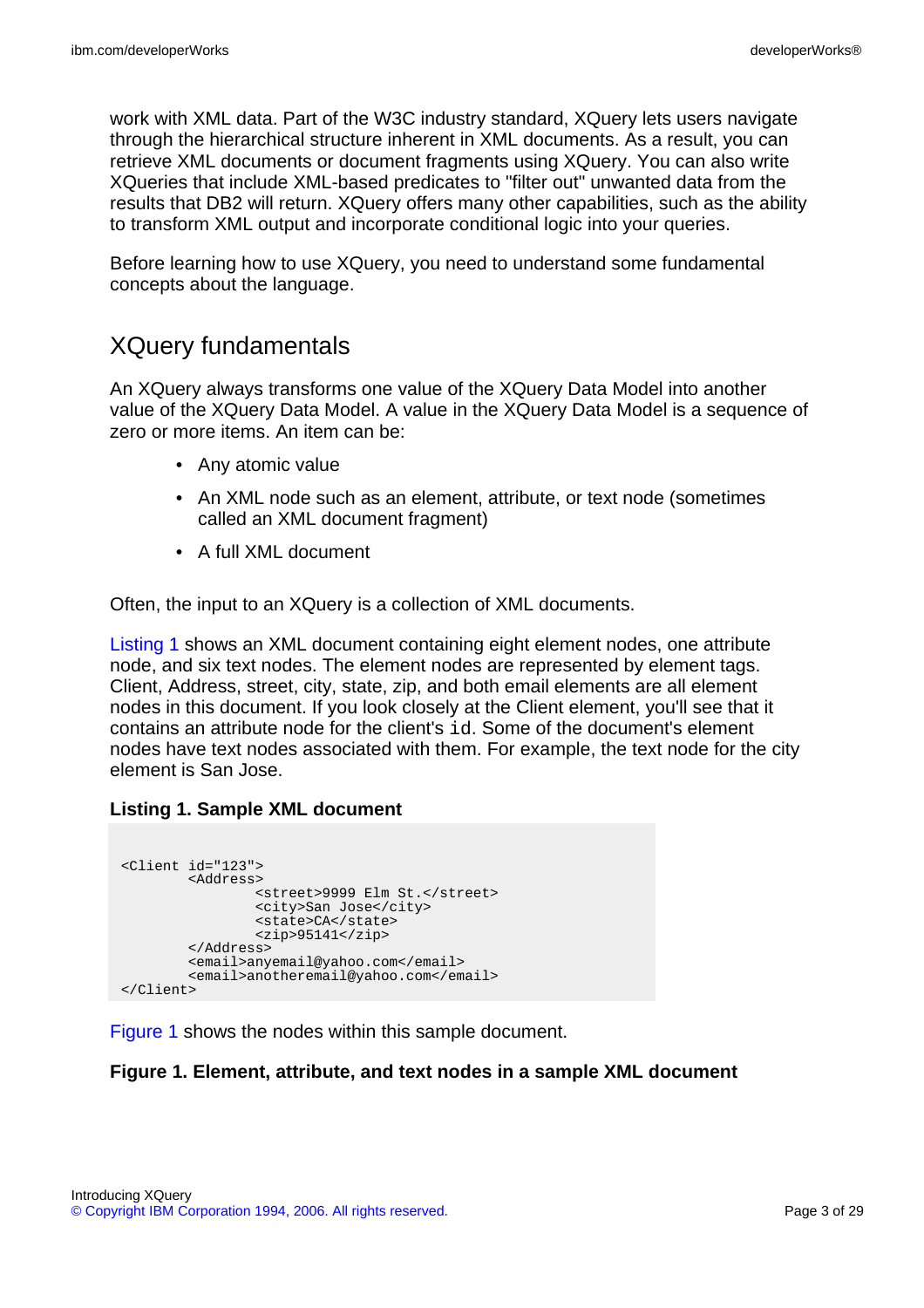

Blue = element nodes: Yellow = attribute node: Pink = text nodes The XQuery language draws from other XML standards such as XPath, which defines how users can navigate through an XML document, and XML Schema, which lets users specify the valid structure and data types for their documents. You'll learn how to incorporate XPath expressions into XQueries in this tutorial.

XQuery provides several different kinds of expressions that you can combine in any way you might like. Each expression returns a sequence of values that can be used as input to other expressions. The result of the outermost expression is the result of the query.

This tutorial discusses two important kinds of XQuery expressions:

#### **[Path expression](#page-4-0)**

Enables users to navigate, or "walk through," the hierarchy of an XML document and return nodes found at the end of the path.

### **[FLWOR expression](#page-6-0)**

Is much like a SELECT-FROM-WHERE expression in SQL . It is used to iterate through a sequence of items and to optionally return something that is computed from each item.

## How XQuery differs from SQL

Many SQL users mistakenly assume that XQuery is very similar to SQL. However, XQuery differs from SQL in many ways largely because the languages were designed to work with different data models that have different characteristics. XML documents contain hierarchies and possess an inherent order. By contrast, tables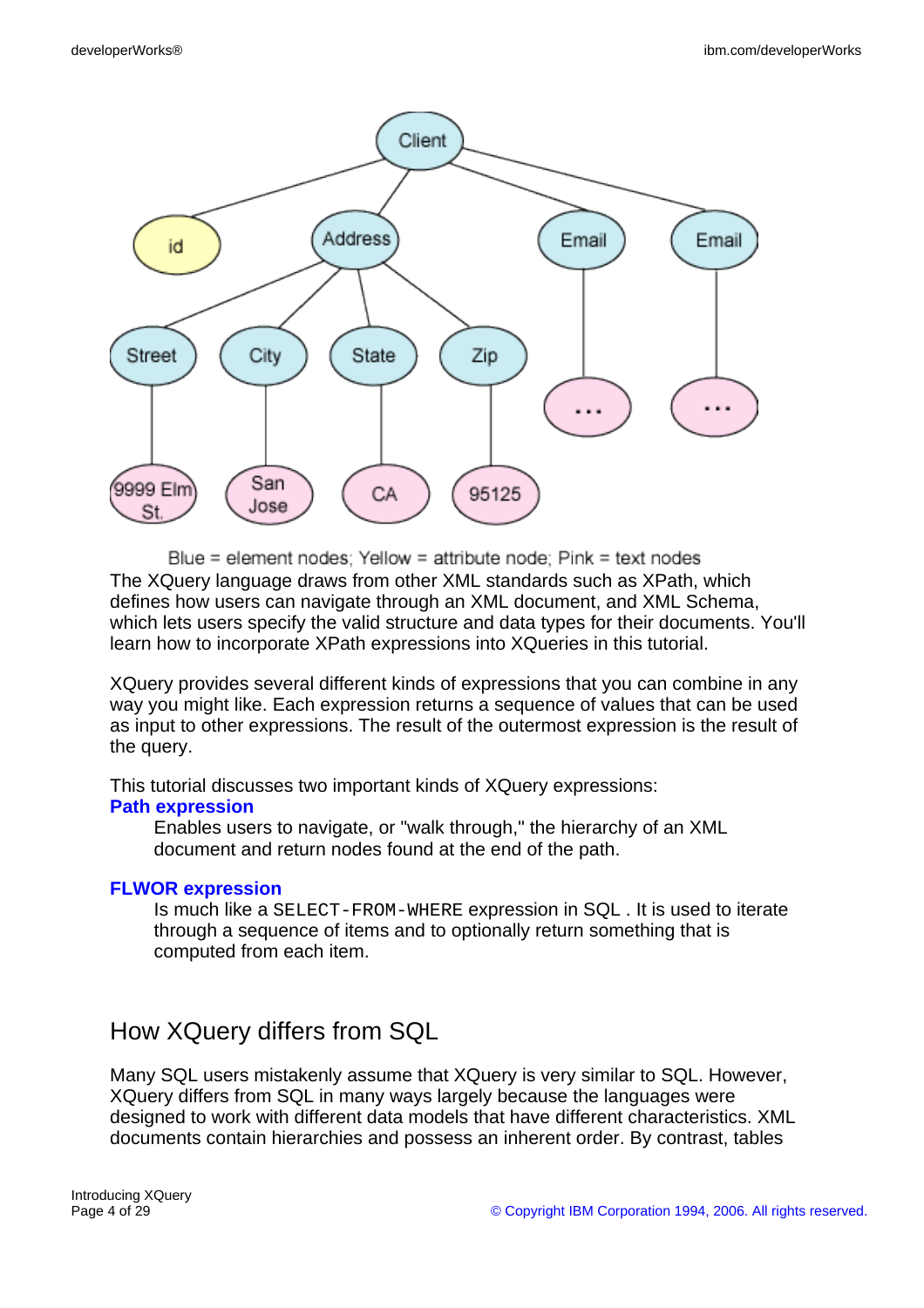supported by relational DBMSs (or, more precisely, SQL-based DBMSs) are flat and set-based, so rows are unordered.

These differences in data models result in significant differences in the query languages designed to support each of them. For example, XQuery lets programmers navigate through XML's hierarchical structure. Plain SQL (without XML extensions) does not have -- or need -- equivalent expressions to "navigate" through tabular data structures. XQuery supports both typed and untyped data, while SQL data is always defined with a specific type.

These are just a few of the differences between XQuery and SQL. It is beyond the scope of this introductory tutorial to provide an exhaustive list, but [Resources](#page-27-0) has more on this topic.

XQuery lacks null values because XML documents omit missing or unknown data. SQL uses nulls to represent missing or unknown data values. XQuery returns sequences of XML data; SQL returns result sets of various SQL data types. Finally, XQuery operates only on XML data. SQL operates on columns defined on traditional SQL types, and SQL/XML (SQL with XML extensions) operates on both XML data and traditional types of SQL data.

## <span id="page-4-0"></span>Path expressions in XQuery

XQuery supports XPath expressions that allow users to navigate through an XML document hierarchy to locate portions of interest. It's beyond the scope of this tutorial to discuss XPath in detail, but we'll review a few simple examples here.

XPath expressions look very much like the expressions you use when working with a traditional computer file system. Consider how you navigate through Unix or Windows directories, and you'll get an idea of how you can navigate through an XML document using XPath.

A path expression in XQuery consists of a series of "steps" separated by slash characters. In its simplest form, each step navigates downward in an XML hierarchy to find the children of the elements returned by the previous step. Each step in a path expression may also contain a predicate that filters the elements that are returned by that step, retaining only elements that satisfy some condition. You'll see an example of that in just a moment.

A common task involves navigating from the XML document root (the top level in the XML hierarchy) to a particular node of interest. For example, to retrieve the email elements in the document shown in Listing 2 below, you could write:

### **Listing 2. Navigating to the email elements**

#### /Client/email

If the document contained multiple email elements and you only wanted to retrieve the first one, you could write: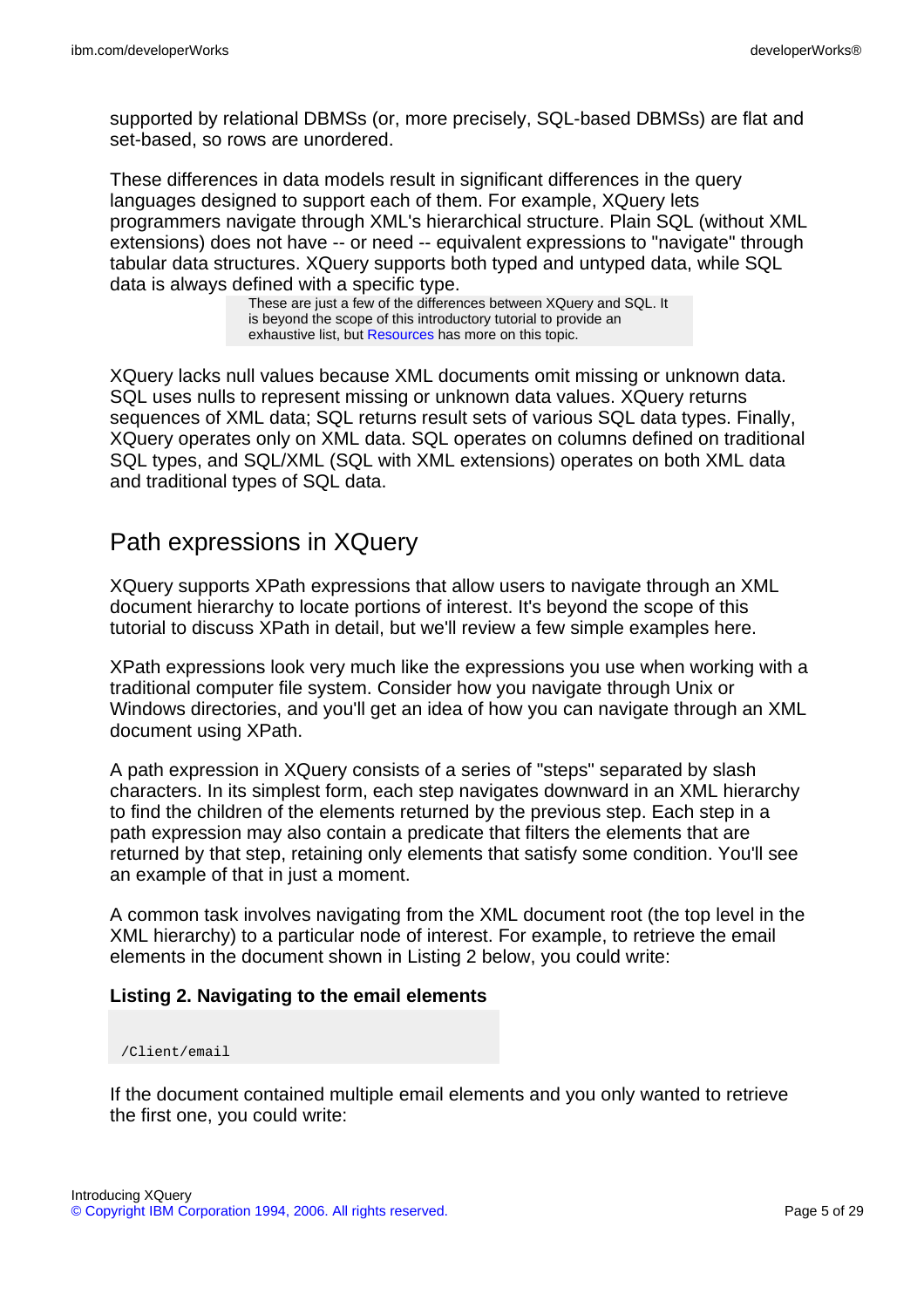## **Listing 3. Navigating to the first email element**

/Client/email[1]

In addition to specifying element nodes in your path expressions, you can specify attribute nodes using the @ sign to distinguish an attribute from an element. This path expression navigates to the first email element for the Client element that contains an id attribute equal to 123:

### **Listing 4. Specifying an attribute node and value**

```
/Client[@id='123']/email[1]
```
The previous example incorporated a filtering predicate based on an attribute value. You can also filter on other node values. Quite often, XPath users filter on element values, as shown in this expression that returns the zip element for all clients who live in California:

### **Listing 5. Filtering on an element value**

```
/Client/Address[state="CA"]/zip
```
You can use a wildcard ("\*") to match any node at the respective step of your path expression. The following example retrieves any city element found beneath any immediate child of the Client element.

#### **Listing 6. Using a wildcard**

```
/Client/*/city
```
Given our sample document, this will return one city element with a value of San Jose. A more precise way to navigate to this single city element would be:

### **Listing 7. A more precise way to navigate to the city element**

/Client/Address/city

Listing 8 shows a few examples of other types of path expressions.

#### **Listing 8. More path expressions and their meanings**

```
//* (Retrieves all nodes in the document)
//email (Finds email elements anywhere in the document)
/Client/email[1]/text() (Retrieves the text node of the first email element
                              beneath the Client element)
```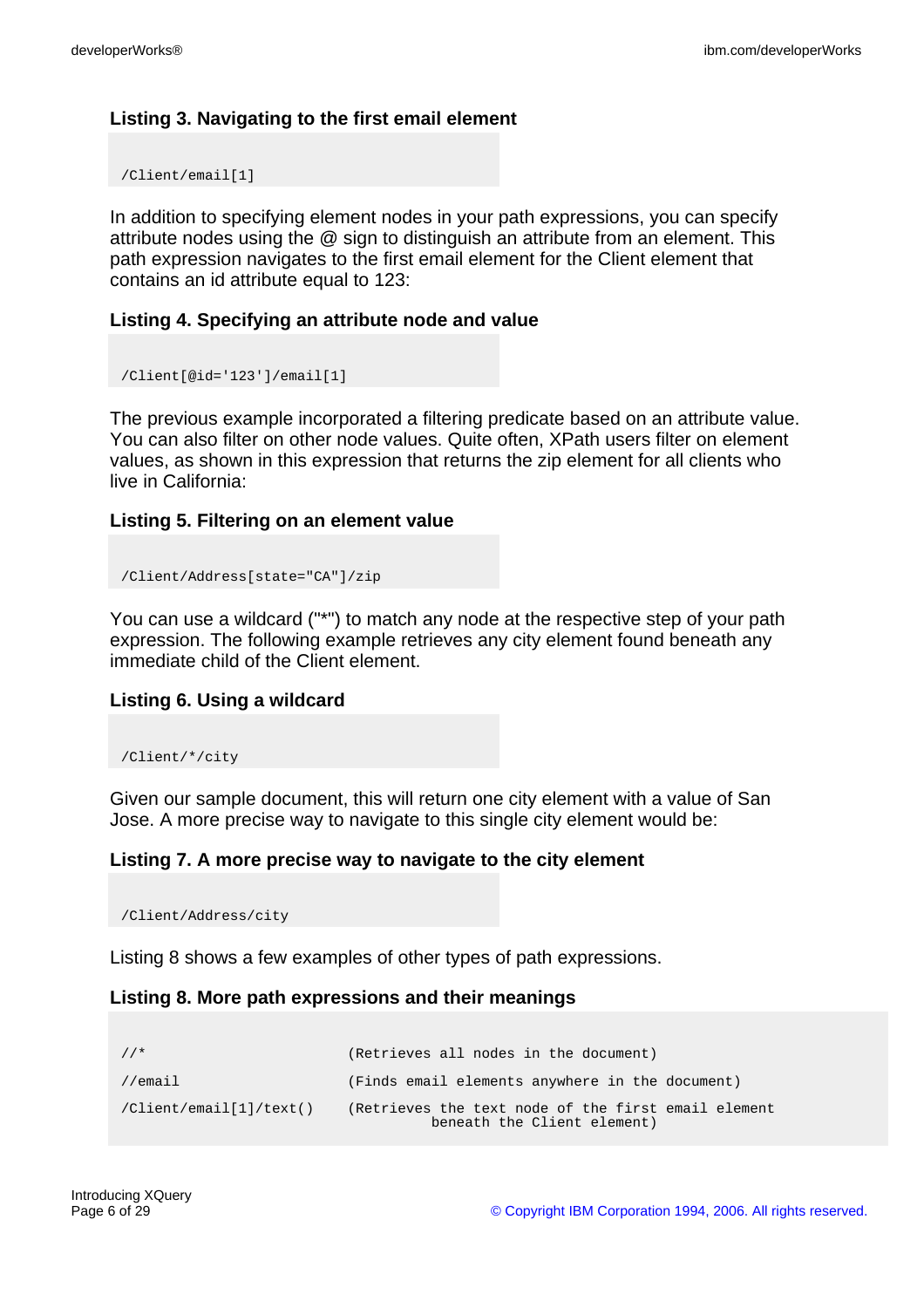| /Client/Address/*                  | (Selects all child nodes of the Address sub-element of<br>root Client element)                                                              |
|------------------------------------|---------------------------------------------------------------------------------------------------------------------------------------------|
| /Client/data(@id)                  | (Returns the value of the id attribute of the Client<br>element)                                                                            |
| /Client/Address[state="CA"]//email | (Finds the email elements of clients with an<br>address in California.<br>The "" step navigates back to the parent of the Address<br>node.) |

Note that XPath is case sensitive. This is important to remember when writing XQueries, as it represents another way in which XQuery differs from SQL. For example, if you incorporated the path expression "/client/address" into your XQuery, you would not receive any results for the sample document shown in [Listing 1](#page--1-0).

## <span id="page-6-0"></span>FLWOR expressions in XQuery

People often refer to FLWOR expressions in XQuery. Like a SELECT-FROM-WHERE block in SQL, an XQuery FLWOR expression may contain multiple clauses denoted by keywords. The clauses of a FLWOR expression begin with the following keywords:

- for: Iterates through an input sequence, binding a variable to each input item in turn
- Let: Declares a variable and assigns it a value, which may be a list containing multiple items
- where: Specifies criteria for filtering query results
- order by: Specifies the sort order of the result
- return: Defines the result to be returned

Let's review each keyword briefly. We'll discuss for and return in one section so you can see a complete example. (Without the return clause, the expression would be incomplete.)

#### **for and return**

The for and return keywords are used to iterate over a sequence of values and to return something for each value. The following is a very simple example:

```
for $i in (1, 2, 3)
return $i
```
In XQuery, variable names are prefixed with a dollar sign ("\$"). So the previous example binds the numeric values 1, 2, and 3 to the variable \$i, one at a time, and for each binding returns the value of \$i. The output from the previous expression is a sequence of three values:

1 2  $\overline{3}$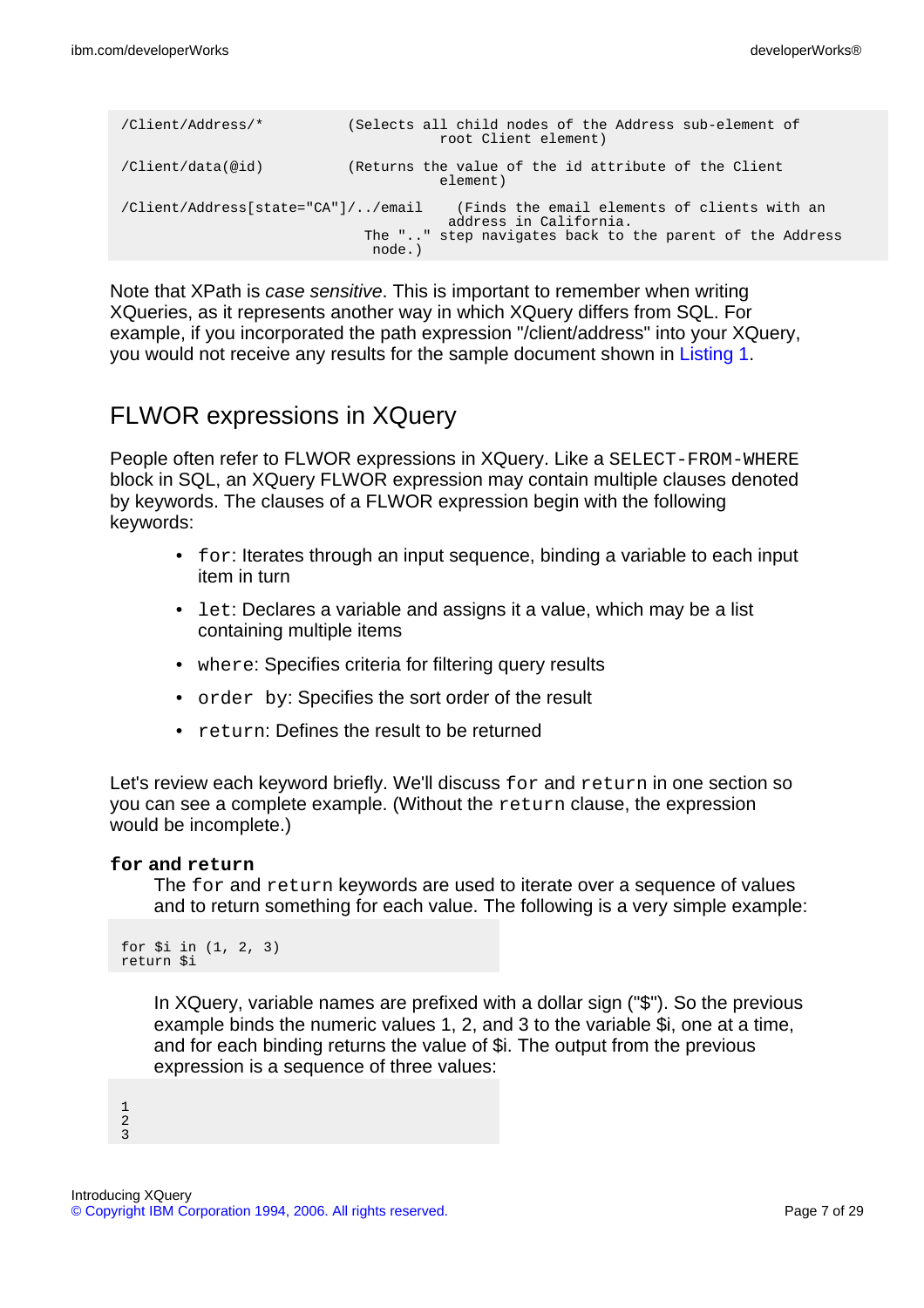**let**

People sometimes have a hard time distinguishing when to use the let keyword rather than for. The let keyword does not iterate through a sequence of input, binding each item to a variable in turn (as the for keyword does). Instead, let assigns a single input value to a variable, but this input value may be a sequence of zero, one, or more items. As a result, for and Let behave quite differently in XQueries.

An example should help clarify the distinction. Consider the following expression that uses the for keyword and pay close attention to the output returned:

```
for $i in (1, 2, 3)
return <output> {$i} </output>
<output>1</output>
<output>2</output>
<output>3</output>
```
The final line of the expression causes a new element named output to be returned for each iteration. The value for this element is the value of \$i. Because \$i is set to the numeric values of 1, 2, and 3 one at time, the XQuery expression returns three output elements, each with a different value.

Now consider a similar expression that uses the let keyword:

```
let $i := (1, 2, 3)
return <output>{$i}</output>
```
<output>1 2 3</output>

The output is quite different. It consists of a single output element with the value of "1  $2.3$ "

These two examples illustrate an important point to remember: the for keyword iterates through items in an input sequence one at a time, binding each to the specified variable in turn. By contrast, the let keyword binds all the items in the input sequence at once to the specified variable.

#### **where**

In XQuery, where functions much like the WHERE clause in SQL: it enables you to apply filtering criteria to your query. Consider the following example:

```
for $i in (1, 2, 3)
where $i < 3
return <output>{$i}</output>
```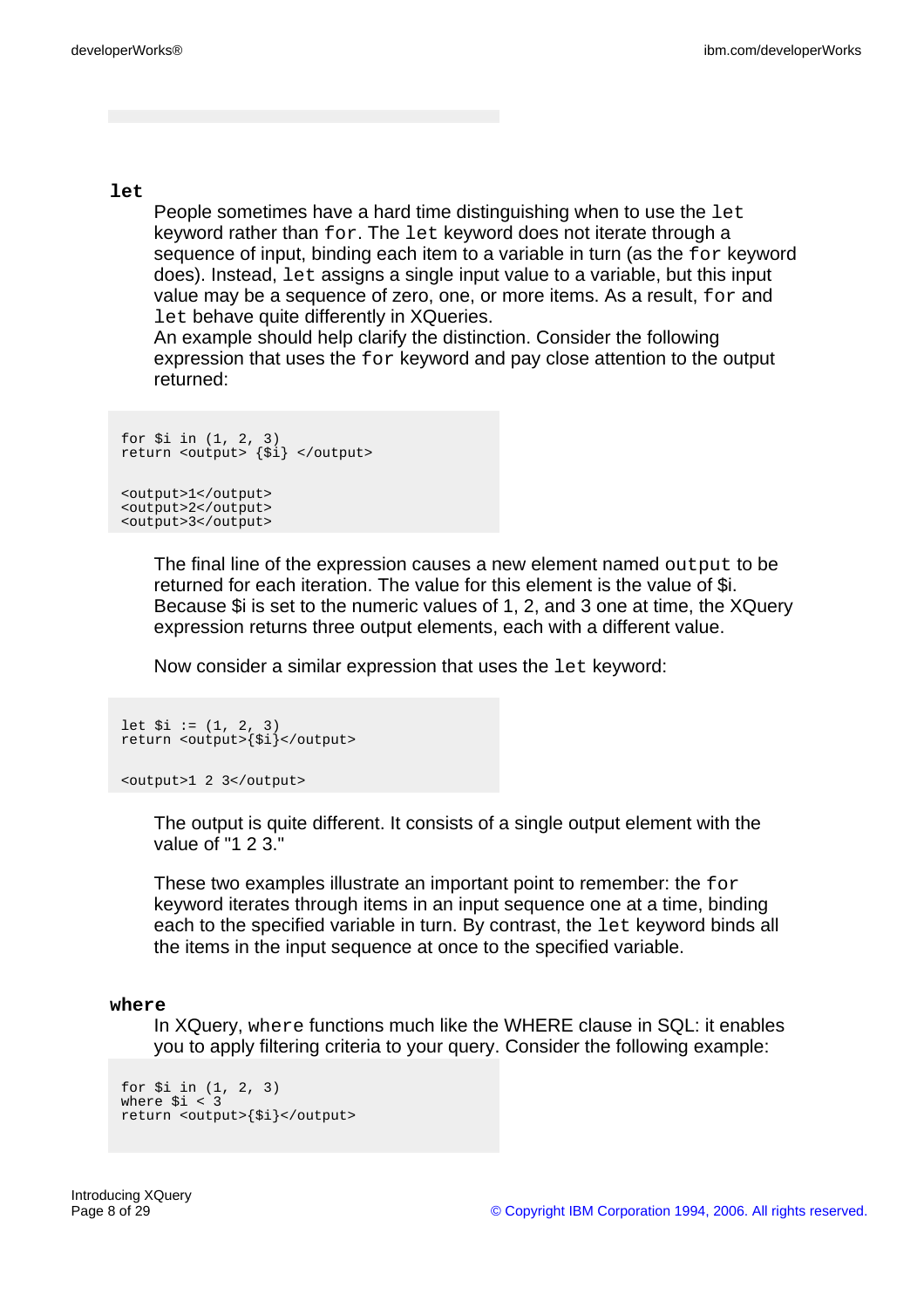```
<output>1</output>
<output>2</output>
```
#### **order by**

Enables you to have results returned in the order you specify. Consider the following simple XQuery expression and its output (which is not sorted according to any user-specified order):

```
for $i in (5, 1, 2, 3)
return $i
5
1
2
3
```
You can use the order by keyword to sort results as desired. This example causes results to be returned in descending order:

```
for $i in (5, 1, 2, 3)
order by $i descending
return $i
5
3
2
1
```
## DB2 support for XQuery

DB2 treats XQuery as a first-class language, allowing users to write XQuery expressions directly rather than requiring that users embed or wrap XQueries in SQL statements. DB2's query engine processes XQueries natively, meaning that it parses, evaluates, and optimizes XQueries without ever translating them into SQL behind the scenes. If you'd like, you can write "bilingual" queries that include both XQuery and SQL expressions. DB2 will process and optimize these queries as well.

To execute an XQuery directly in DB2, you must preface the query with the keyword xquery. This instructs DB2 to invoke its XQuery parser to process your request. You only need to do this if you are using XQuery as the outermost (or top level) language. If you embed XQuery expressions in SQL, you don't need to preface them with the xquery keyword.

In this tutorial you'll be using XQuery as the primary language, so all the queries shown here will be prefaced with xquery.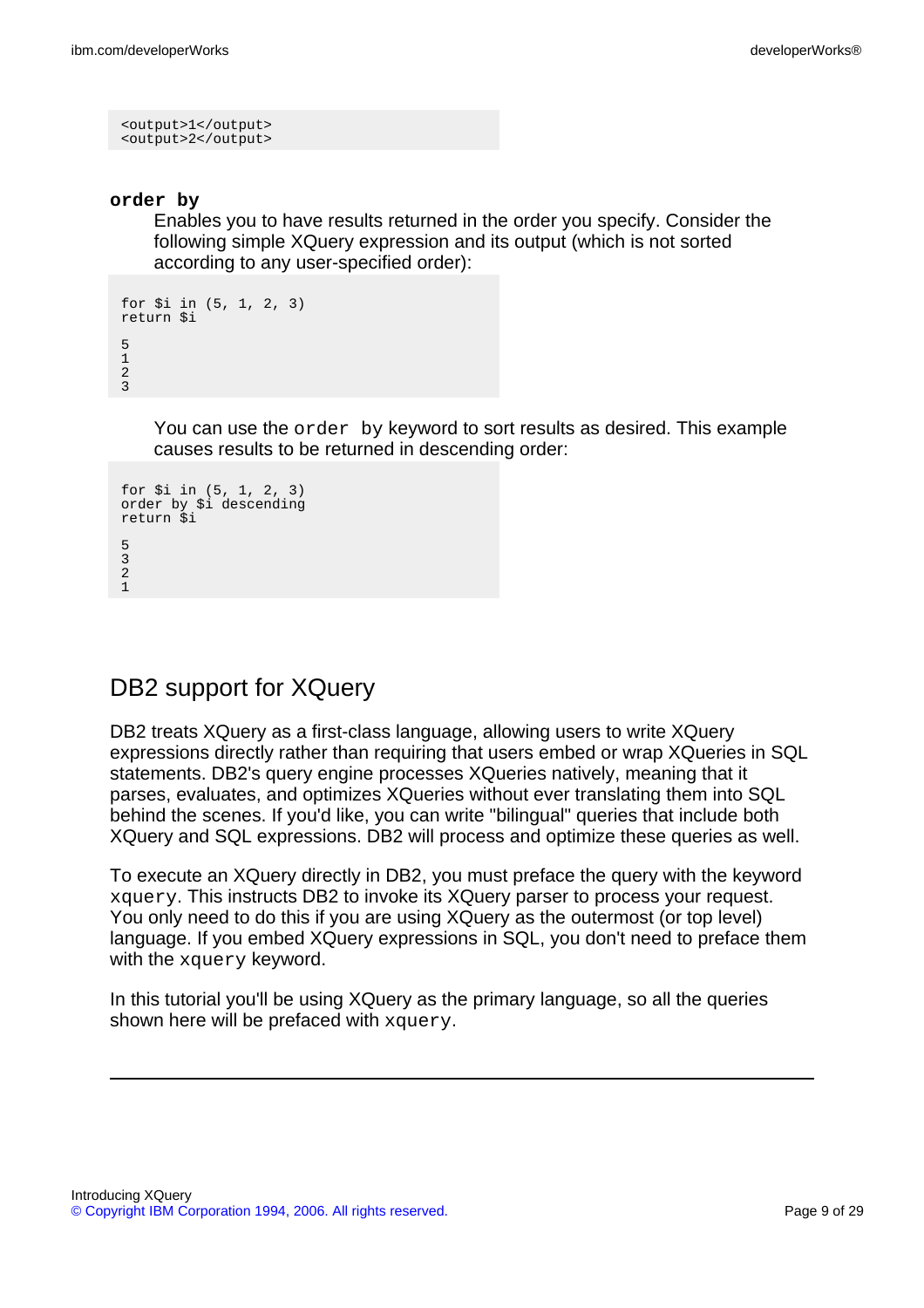# Section 3. Sample database environment

To help you learn XQuery, this tutorial refers to a sample "clients" table that contains a few XML documents. The following sections explain this table and its contents in greater detail, and describe the DB2-supplied facilities you can use to issue XQueries.

If you want to set up your DB2 system to include the sample table and contents, a script, [tutorial.sql,](tutorial.sql) is available. It contains all the code shown in this section.

## Sample table

The clients table in our examples contains columns based on traditional SQL data types (such as integer and varying-length character strings), and a column based on the new SQL "XML" data type.

The first three columns track information about the IDs, names, and status of clients. Typical values for the status column include Gold, Silver, and Standard. The fourth column contains each client's contact information, such as home mailing address, phone numbers, email addresses, and so on. Such information is stored in well-formed XML documents.

Here's how the clients table is defined:

### **Listing 9. Client table definition**

```
create table clients(
id int primary key not null,
name varchar(50),
name<br>
status varchar(50),<br>
contactinfo xml varchar(10),
contactinfo xml
);
```
## <span id="page-9-0"></span>Sample XML documents

Before exploring how to write XQueries against this table, you need to populate it with some sample data. The SQL statements below insert six rows into the clients table. Each row contains an XML document, and the structure of each XML document varies somewhat. For example, email addresses are available for some customers but not others.

#### **Listing 10. Sample data for the clients table**

```
insert into clients values (3227, 'Ella Kimpton', 'Gold',
'<Client>
        <Address>
```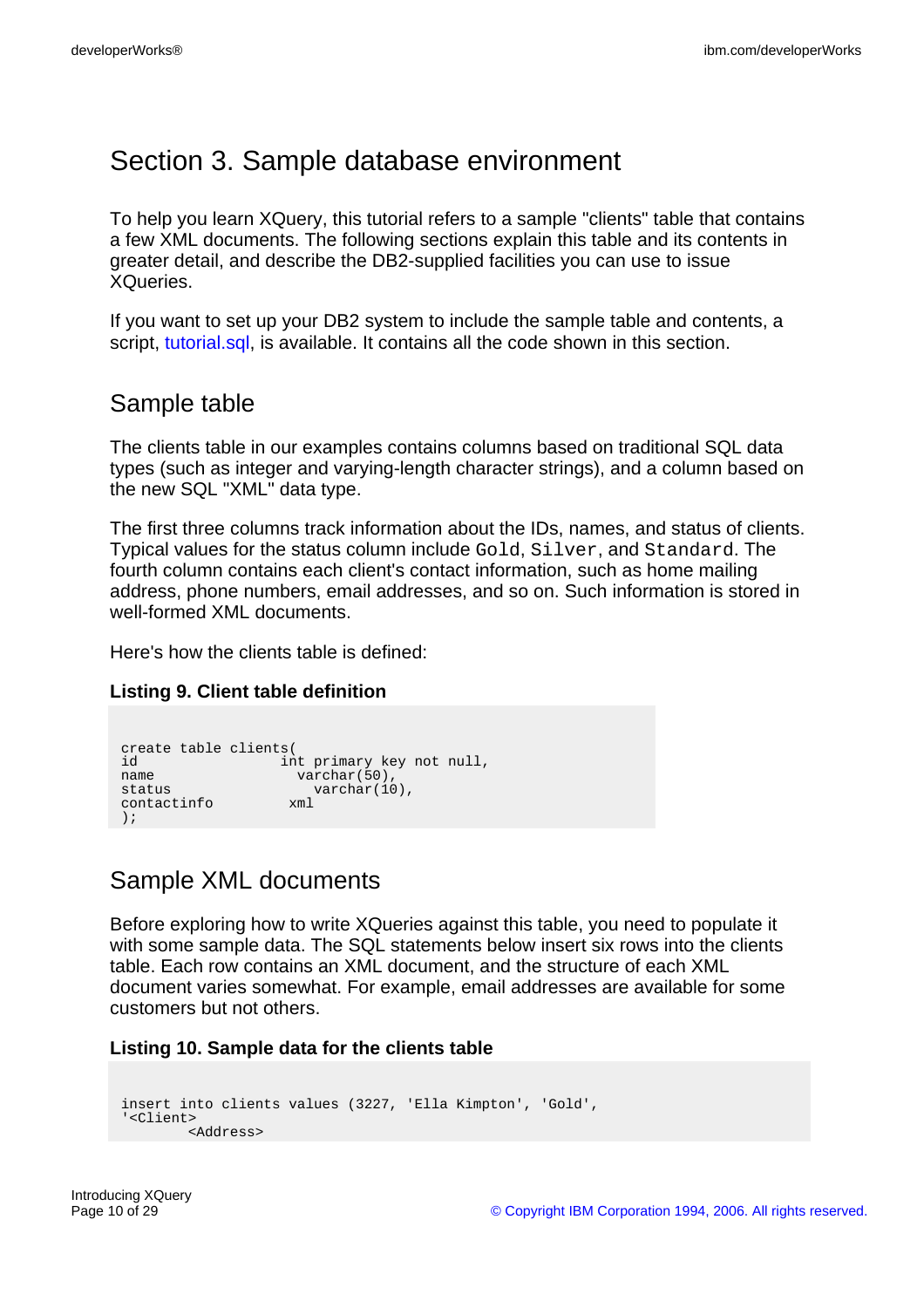```
<street>5401 Julio Ave.</street>
                <city>San Jose</city>
                <state>CA</state>
                <zip>95116</zip>
        </Address>
        <phone>
                <work>4084630000</work>
                <home>4081111111</home>
                <cell>4082222222</cell>
        </phone>
        <fax>4087776666</fax>
        <email>love2shop@yahoo.com</email>
</Client>'
);
insert into clients values (8877, 'Chris Bontempo', 'Gold',
'<Client>
        <Address>
                <street>1204 Meridian Ave.</street>
                <apt>4A</apt>
                <city>San Jose</city>
                <state>CA</state>
                <zip>95124</zip>
        </Address>
        <phone>
                <work>4084440000</work>
        </phone>
        <fax>4085555555</fax>
</Client>'
);
insert into clients values (9077, 'Lisa Hansen', 'Silver',
'<Client>
        <Address>
                <street>9407 Los Gatos Blvd.</street>
                <city>Los Gatos</city>
                <state>CA</state>
                <zip>95032</zip>
        </Address>
        <phone>
                <home>4083332222</home>
        </phone>
</Client>'
);
insert into clients values (9177, 'Rita Gomez', 'Standard',
'<Client>
        <Address>
                <street>501 N. First St.</street>
                <city>Campbell</city>
                <state>CA</state>
                <zip>95041</zip>
        </Address>
        <phone>
                <home>4081221331</home>
                <cell>4087799881</cell>
        </phone>
        <email>golfer12@yahoo.com</email>
</Client>'
);
insert into clients values (5681, 'Paula Lipenski', 'Standard',
'<Client>
        <Address>
                <street>1912 Koch Lane</street>
                <city>San Jose</city>
                <state>CA</state>
                <zip>95125</zip>
        </Address>
        <phone>
```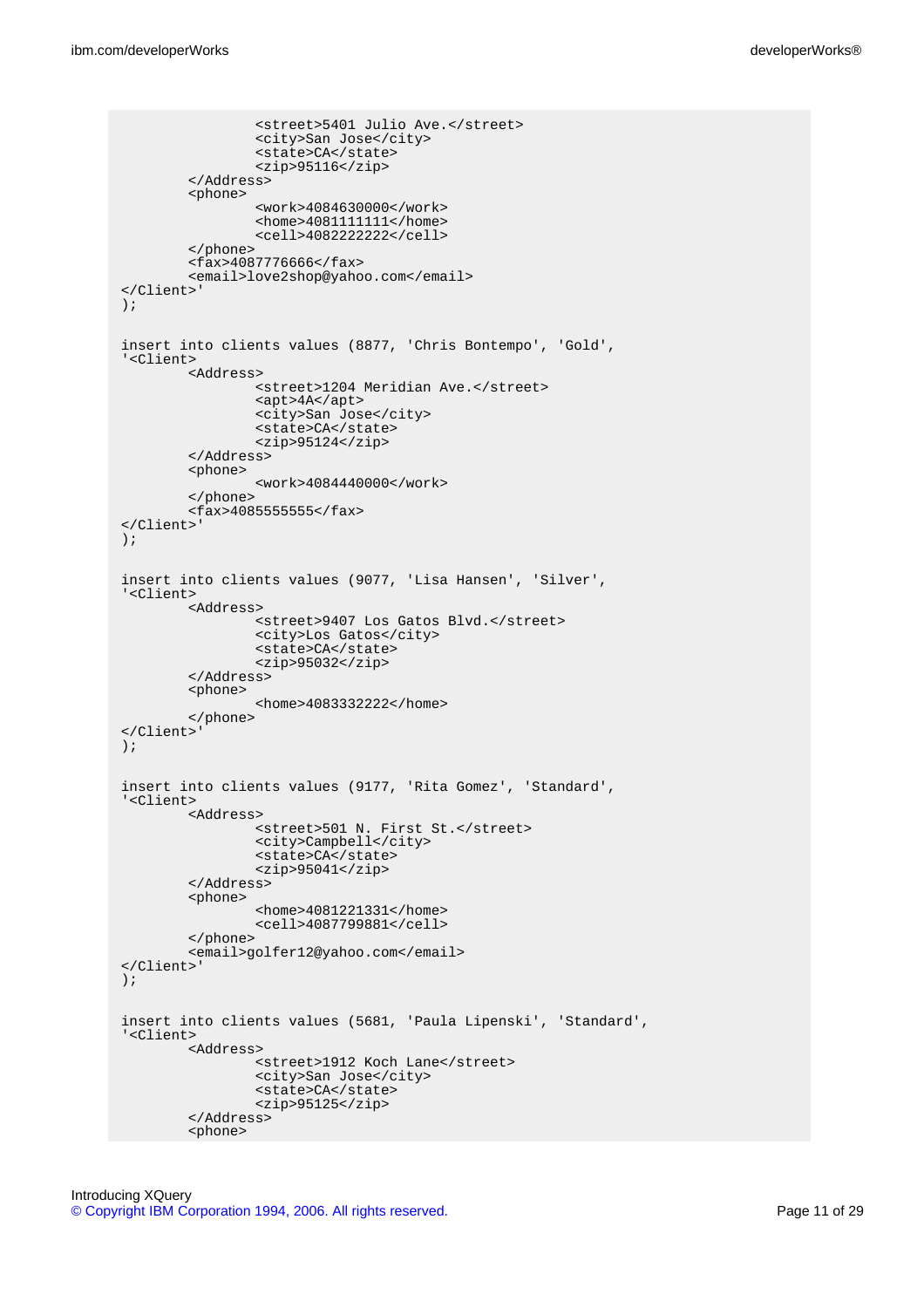```
<cell>4085430091</cell>
        </phone>
        <email>beatlesfan36@hotmail.com</email>
        <email>lennonfan36@hotmail.com</email>
</Client>'
);
insert into clients values (4309, 'Tina Wang', 'Standard',
'<Client>
        <Address>
                <street>4209 El Camino Real</street>
               <city>Mountain View</city>
                <state>CA</state>
               <zip>95033</zip>
        </Address>
        <phone>
                <home>6503310091</home>
      </phone>
</Client>'
);
```
## Query environment

All the queries in this tutorial are designed to be issued interactively. You can do this through the DB2 command line processor or the DB2 Command Editor of the DB2 Control Center. Examples in this tutorial use the DB2 command line processor. (DB2 also ships with an Eclipse-based Developer Workbench that can help you graphically construct XQueries, but discussion of the Developer Workbench is beyond the scope of this tutorial.)

You can change default settings for the DB2 command line processor to make it easier to work with XML data. For example, the following command (issued from a DB2 command window) will launch the DB2 command processor in a manner that will cause XQuery results to be displayed in a format that's easy to read:

#### **Listing 11. Setting DB2 command line processing options**

```
db2 -i -d
```
This command causes DB2 to add extra white spaces to the displayed results of XQueries. DB2 doesn't really add these white spaces to your data. Your applications won't see items returned with extra white spaces -- they will only be visible from the DB2 command line processor window.

## Section 4. Simple XML data retrieval operations

In this section you'll learn how to write XQueries that retrieve entire XML documents, and specific portions (or fragments) of XML documents. To do so, you'll use XPath expressions and FLWOR expressions.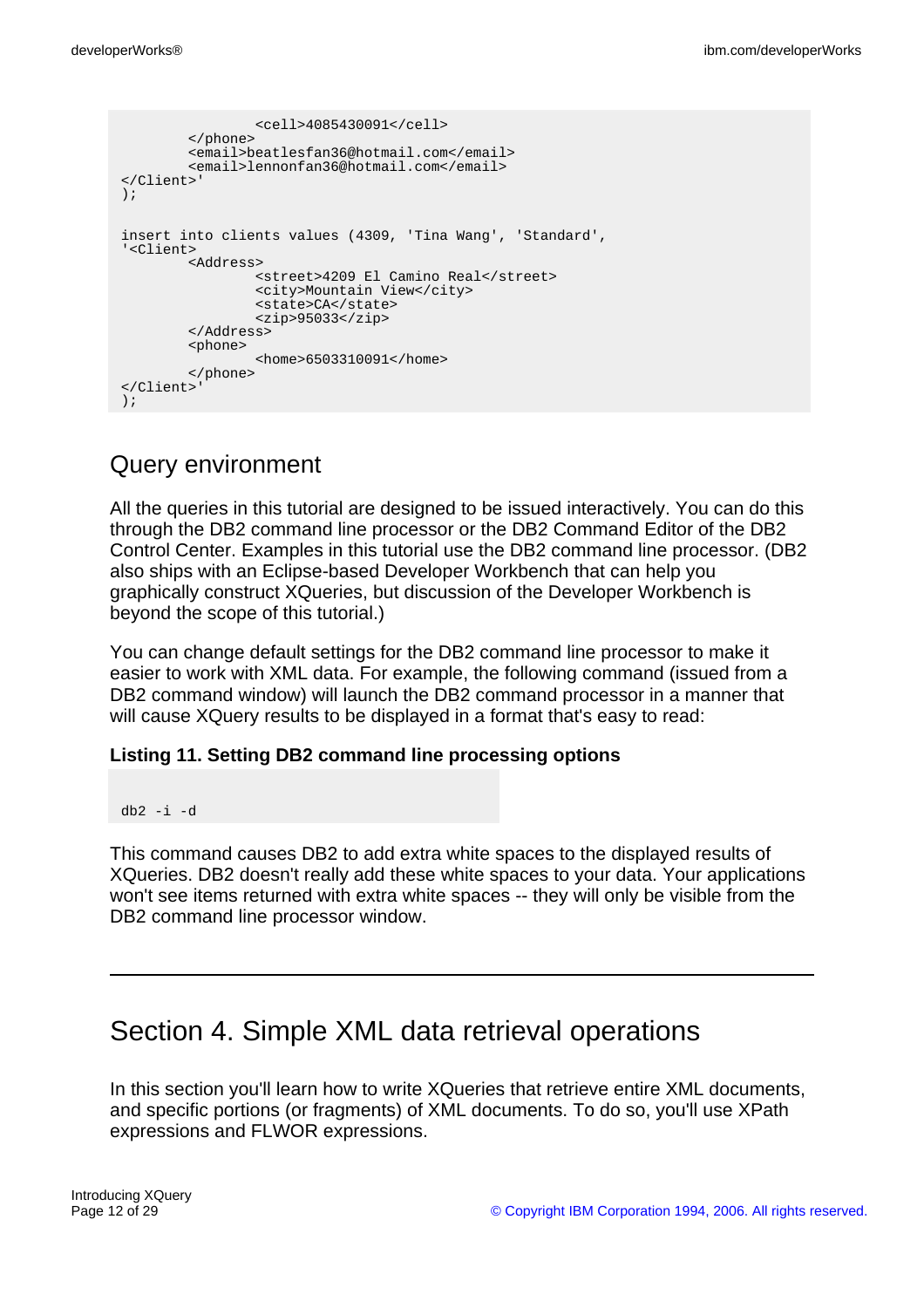## Retrieving full XML documents stored in DB2

When running as a top-level language, XQuery needs to have a source of input data. In DB2, one way that you can specify this source of input data is by calling a function named  $db2-fn:xmlcolumn$ . This function takes an input parameter that identifies the DB2 table and XML column name of interest. The db2-fn:xmlcolumn function returns the sequence of XML documents that is stored in the given column. For example, the following query returns a sequence of XML documents containing customer contact information:

### **Listing 12. Simple XQuery to return customer contact data**

```
xquery
db2-fn:xmlcolumn('CLIENTS.CONTACTINFO')
```
You might be wondering why the table and column names specified in this query are in upper case. If you recall the [SQL statement](#page--1-0) used earlier to create this table, you know that the table and column names were written in lower case. Unless you specify otherwise, DB2 folds table and column names into upper case in its internal catalog. Because XQuery is case-sensitive, lower-case table and column names would fail to match upper-case names in the DB2 catalog.

Now, let's consider the output of this XQuery. Given the [sample data](#page--1-0) inserted into the clients table, the output of the query in [Listing 12](#page--1-0) is a sequence of six XML documents, as shown below.

### **Listing 13. Output from previous query**

```
<?xml version="1.0" encoding="windows-1252" ?>
<Client>
        <Address>
                 <street>
                          5401 Julio Ave.
                 </street>
                 <city>
                         San Jose
                 </city>
                 <state>
                         C_A</state>
                 <zip>
                          95116
                 </zip>
        </Address>
        <phone>
                 <work>
                         4084630000
                 </work>
                 <home>
                          4081111111
                 </home>
                 <cell>
                         4082222222
                 </cell>
        </phone>
        \overline{\text{if}}4087776666
        \langle fax>
```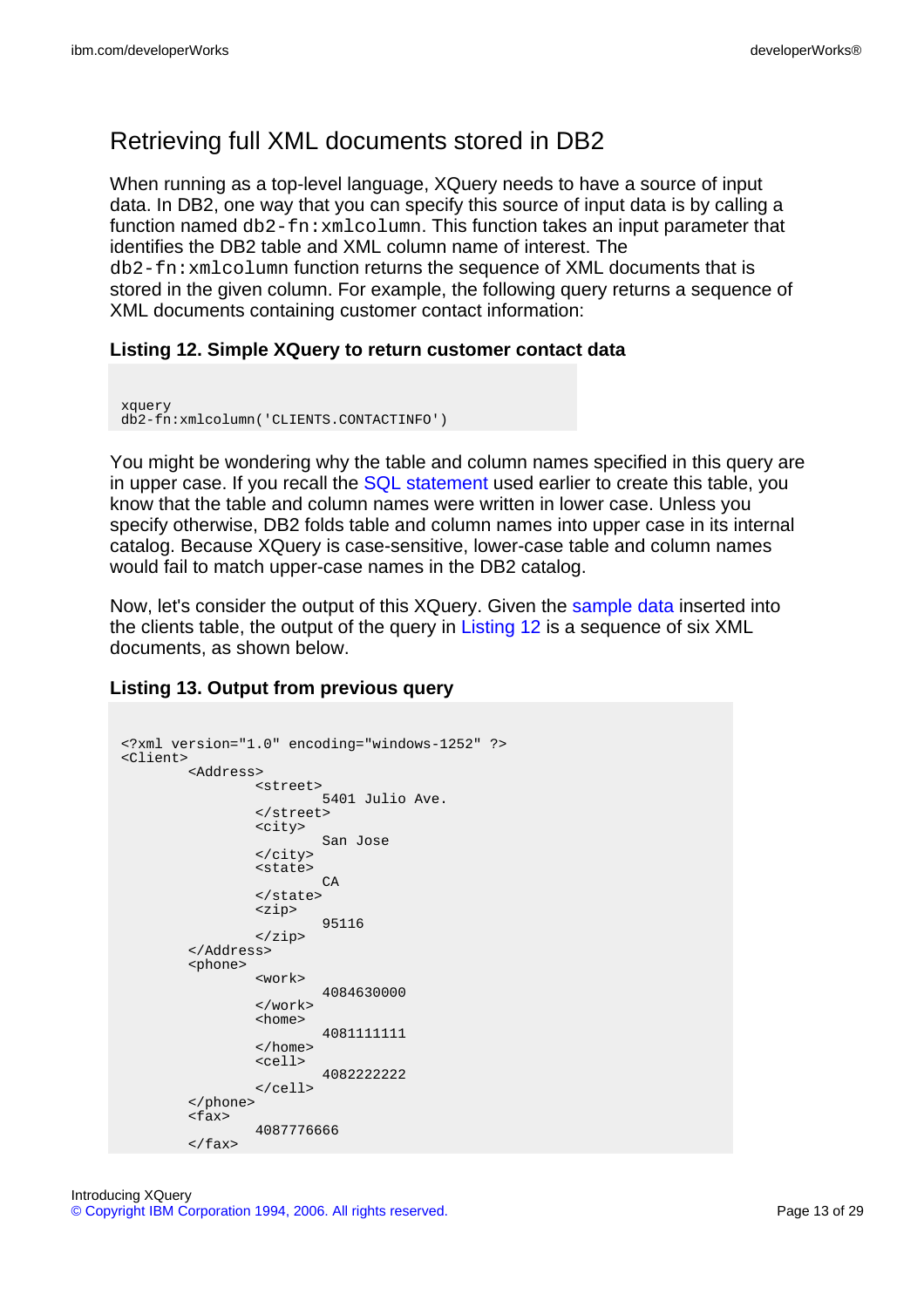```
<email>
                love2shop@yahoo.com
        </email>
</Client>
<?xml version="1.0" encoding="windows-1252" ?>
<Client>
        <Address>
                <street>
                         1204 Meridian Ave.
                </street>
                <apt>
                        4A
                </apt>
                <city>
                        San Jose
                </city>
                <state>
                        CA
                </state>
                <zip>
                        95124
                </zip>
        </Address>
        <phone>
                <work>
                        4084440000
                </work>
        </phone>
        <fax>
                4085555555
       \langle / fax>
</Client>
<?xml version="1.0" encoding="windows-1252" ?>
<Client>
        <Address>
                <street>
                         9407 Los Gatos Blvd.
                </street>
                <city>
                        Los Gatos
                </city>
                <state>
                        CA
                </state>
                <zip>
                        95032
                </zip>
        </Address>
        <phone>
                <home>
                        4083332222
                </home>
        </phone>
</Client>
<?xml version="1.0" encoding="windows-1252" ?>
<Client>
        <Address>
                <street>
                        501 N. First St.
                </street>
                <city>
                        Campbell
                \langlecity>
                <state>
                        CA
                </state>
                <zip>
                        95041
                </zip>
        </Address>
        <phone>
                <home>
                        4081221331
                </home>
```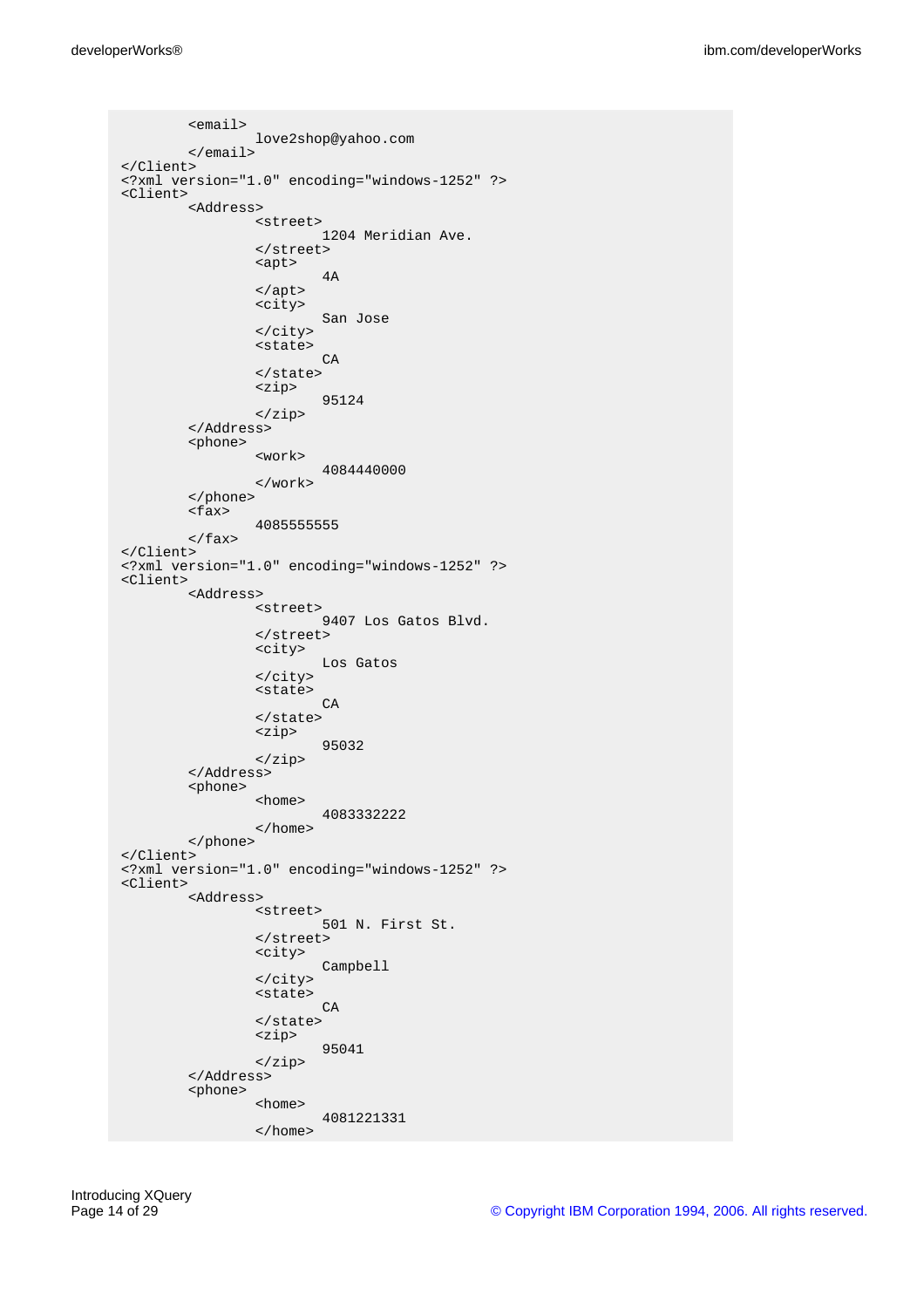```
<cell>
                        4087799881
                </cell>
        </phone>
        <email>
                 golfer12@yahoo.com
        </email>
</Client>
<?xml version="1.0" encoding="windows-1252" ?>
<Client>
        <Address>
                 <street>
                         1912 Koch Lane
                </street>
                <city>
                        San Jose
                </city>
                <state>
                        C<sub>D</sub></state>
                <zip>
                        95125
                </zip>
        </Address>
        <phone>
                <cell>
                        4085430091
                </cell>
        </phone>
        <email>
                beatlesfan36@hotmail.com
        </email>
        <email>
                lennonfan36@hotmail.com
        </email>
</Client>
<?xml version="1.0" encoding="windows-1252" ?>
<Client>
        <Address>
                <street>
                        4209 El Camino Real
                </street>
                <city>
                        Mountain View
                </city>
                <state>
                        CA
                </state>
                <zip>
                        95033
                </zip>
        </Address>
        <phone>
                <home>
                        6503310091
                </home>
        </phone>
</Client>
```
In case you're curious, you can also use plain SQL to retrieve the full set of XML documents contained in the contactinfo column. The simple statement "select contactinfo from client" will do so.

## Retrieving specific XML elements

Quite often, users want to retrieve specific elements from XML documents. Doing so with XQuery can be simple. Imagine that you want to retrieve the fax numbers of all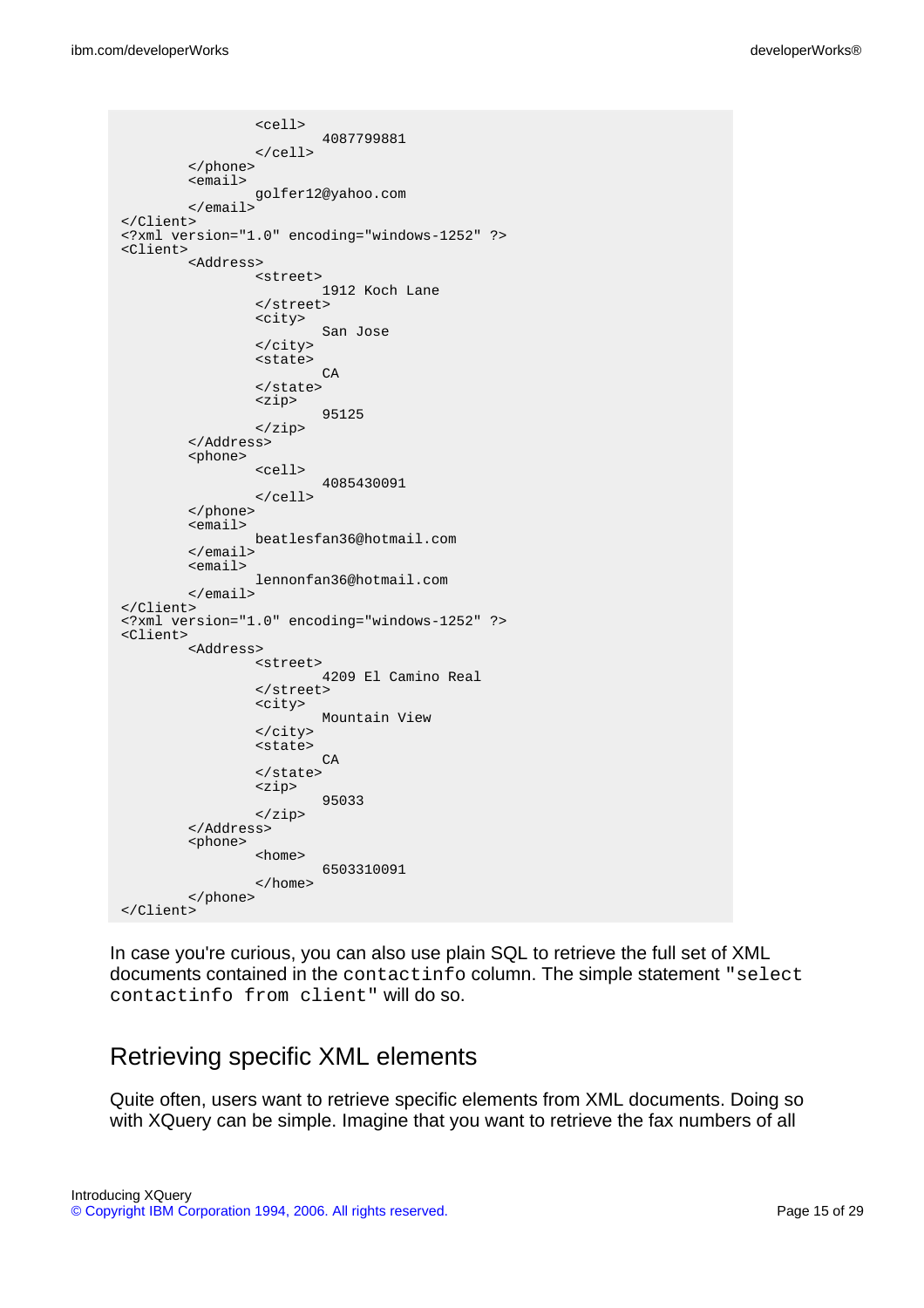clients who provided this information. Here's one way to write such a query:

#### **Listing 14. FLWOR expression to retrieve client fax data**

```
xquery
for $y in db2-fn:xmlcolumn('CLIENTS.CONTACTINFO')/Client/fax
return $y
```
The first line instructs DB2 to invoke its XQuery parser. The next line instructs DB2 to iterate through the fax sub-elements of the Client elements contained in the CLIENTS.CONTACTINFO column. Each fax element is bound in turn to the variable \$y. The third line indicates that, for each iteration, the value of \$y is returned. The result is a sequence of XML elements, as shown below.

### **Listing 15. Sample output for previous query**

```
<fax>4087776666</fax>
<fax>4085555555</fax>
```
(The output shown is simplified somewhat. The XML version information has been stripped off because it's not important for this tutorial. However, the XQueries you run in DB2 will return such information. See [Listing 13](#page--1-0) for an example.)

The query shown in [Listing 14](#page--1-0) could be also be expressed simply as a three-step path expression:

#### **Listing 16. Path expression to retrieve client fax data**

```
xquery
db2-fn:xmlcolumn('CLIENTS.CONTACTINFO')/Client/fax
```
In [XQuery fundamentals](#page-2-1) you learned about text nodes. Let's apply that knowledge here. Imagine that you don't want to obtain XML fragments from your query, but instead want just a text representation of qualifying XML element values. To do this, you can invoke the text() function in your return clause:

#### **Listing 17. Two queries to retrieve text representation of client fax data**

```
xquery
for $y in db2-fn:xmlcolumn('CLIENTS.CONTACTINFO')/Client/fax
return $y/text()
(nr)xquery
db2-fn:xmlcolumn('CLIENTS.CONTACTINFO')/Client/fax/text()
```
The output of these queries is:

#### **Listing 18. Sample output from previous queries**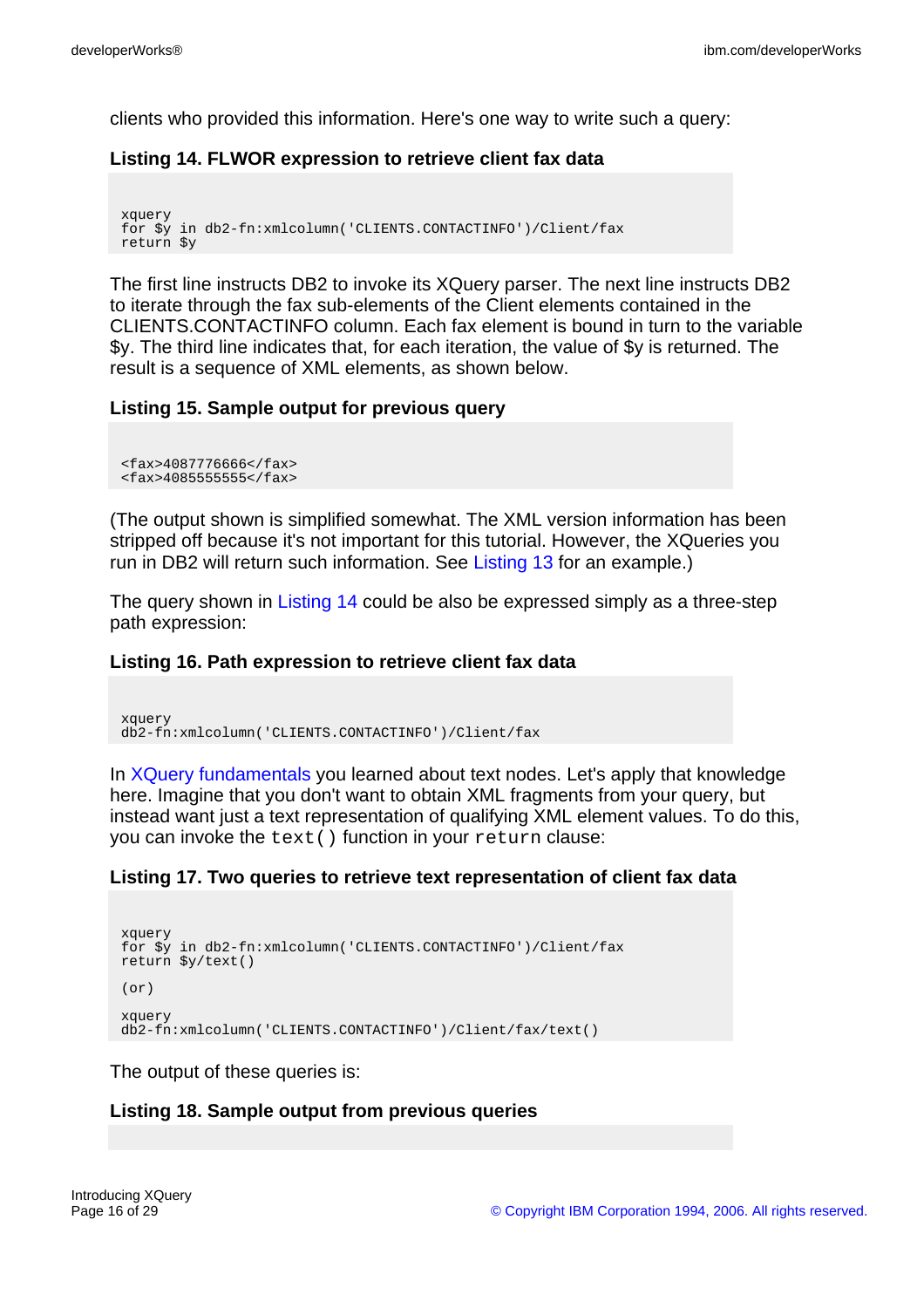4087776666 4085555555

The results of the previous queries in this section are relatively simple because both involve the fax element, which is based on a primitive data type. Of course, elements may be based on complex types, containing sub-elements (or nested hierarchies). The Address element of our client contact information is an example of this. Consider what the following XQuery will return:

#### **Listing 19. XQueries to retrieve complex XML type**

```
xquery
for $y in db2-fn:xmlcolumn('CLIENTS.CONTACTINFO')/Client/Address
return $y
(or)
xquery
db2-fn:xmlcolumn('CLIENTS.CONTACTINFO')/Client/Address
```
If you guessed a sequence of XML fragments containing Address elements and all their sub-elements, you're right. Here's an excerpt from the output:

### **Listing 20. Partial output from previous query**

```
<Address>
  <street>5401 Julio Ave.</street>
  <city>San Jose</city>
 <state>CA</state>
  <zip>95116</zip>
</Address>
<Address>
  <street>1204 Meridian Ave.</street>
  <apt>4A</apt>
 <city>San Jose</city>
 <state>CA</state>
  <zip>95124</zip>
</Address>
<Address>
   <street>9407 Los Gatos Blvd.</street>
   <city>Los Gatos</city>
   <state>CA</state>
   <zip>95032</zip>
</Address>
. . .
```
## Section 5. Queries that filter on XML element values

Users often want to specify XML-based filtering criteria in their XQueries. And that's easy to do. In this section, you'll see how to make some of the previous XQuery examples more selective.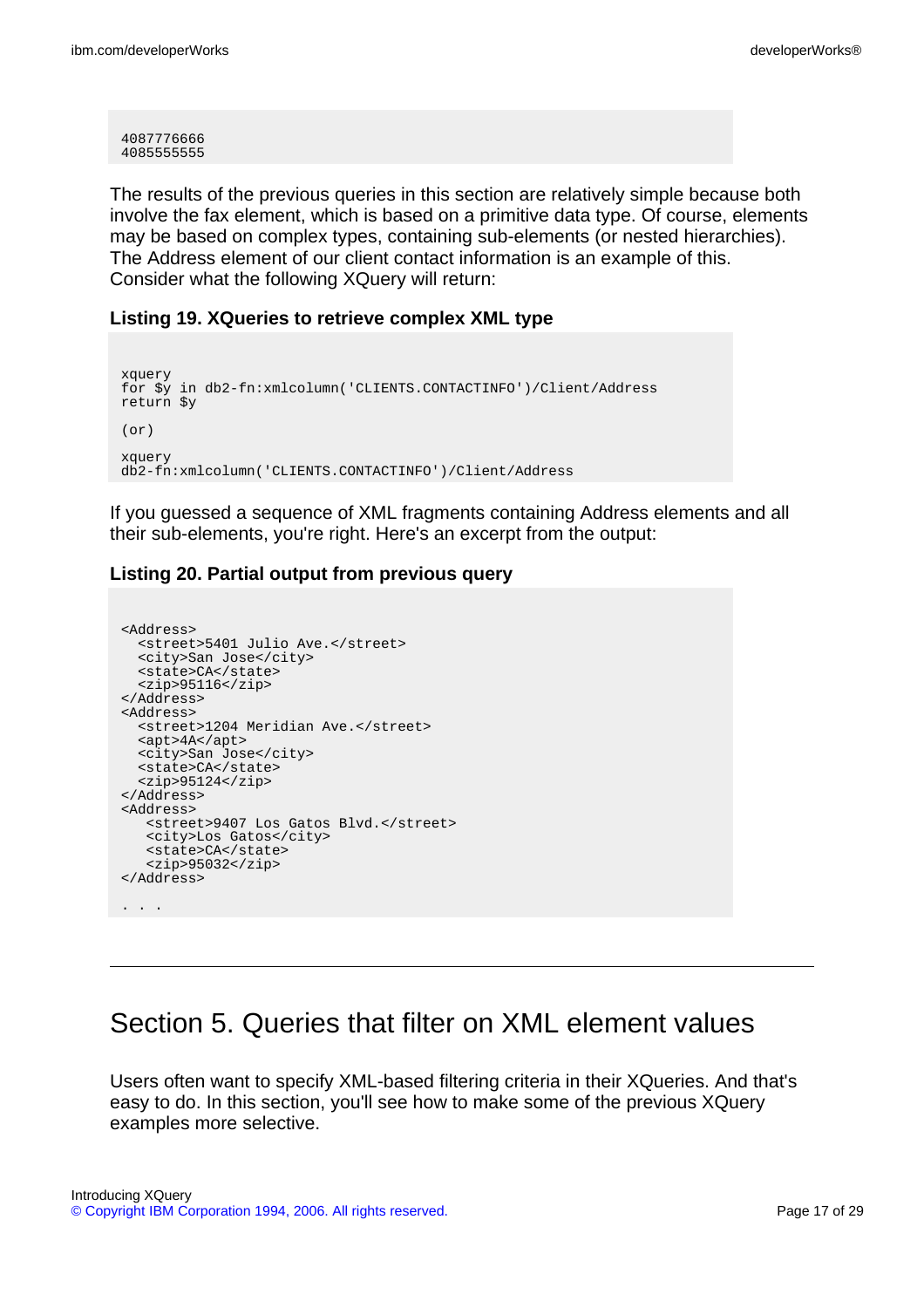## Specifying a single filtering predicate

Let's start by exploring how to return the mailing addresses of all customers who live in zip code 95116. You can incorporate a where clause into your XQuery to filter results based on the value of the zip element in the sample XML documents stored in DB2. To add a where clause to the FLWOR expression in [Listing 19](#page--1-0) to obtain only the addresses of interest:

### **Listing 21. FLWOR expression with a new "where" clause**

```
xquery
for $y in db2-fn:xmlcolumn('CLIENTS.CONTACTINFO')/Client/Address
where \frac{2}{7} \frac{1}{2} \frac{1}{2} \frac{1}{2} \frac{1}{2} \frac{1}{2} \frac{1}{2} \frac{1}{2} \frac{1}{2} \frac{1}{2} \frac{1}{2} \frac{1}{2} \frac{1}{2} \frac{1}{2} \frac{1}{2} \frac{1}{2} \frac{1}{2} \frac{1}{2} \frac{1}{2} \frac{1}{2} \frac{1}{2} \frac{1return $y
```
The added where clause is fairly simple. The for clause binds the variable \$y to each address in turn. The where clause contains a small path expression that navigates from each address to its nested zip element. The where clause is true (and the address is retained) only if the value of this zip element is equal to 95116.

Because only one client lives in the target zip code, the result returned is:

### **Listing 22. Output from previous query**

```
<Address>
 <street>5401 Julio Ave.</street>
  <city>San Jose</city>
  <state>CA</state>
  <zip>95116</zip>
</Address>
```
The same result could be obtained by adding a predicate to the path expression, as follows:

#### **Listing 23. Path expression with additional filtering predicate**

```
xquery
db2-fn:xmlcolumn('CLIENTS.CONTACTINFO')/Client/Address[zip="95116"]
```
## Specifying multiple filtering predicates

Of course, you can filter on zip code values and return elements unrelated to street addresses. You can also filter on multiple XML element values in a single query. The following query returns email information for customers who live anywhere in the city of San Jose or in zip code 95032 (which is a zip code in Los Gatos, California).

### **Listing 24. Filtering on multiple XML element values with a FLWOR expression**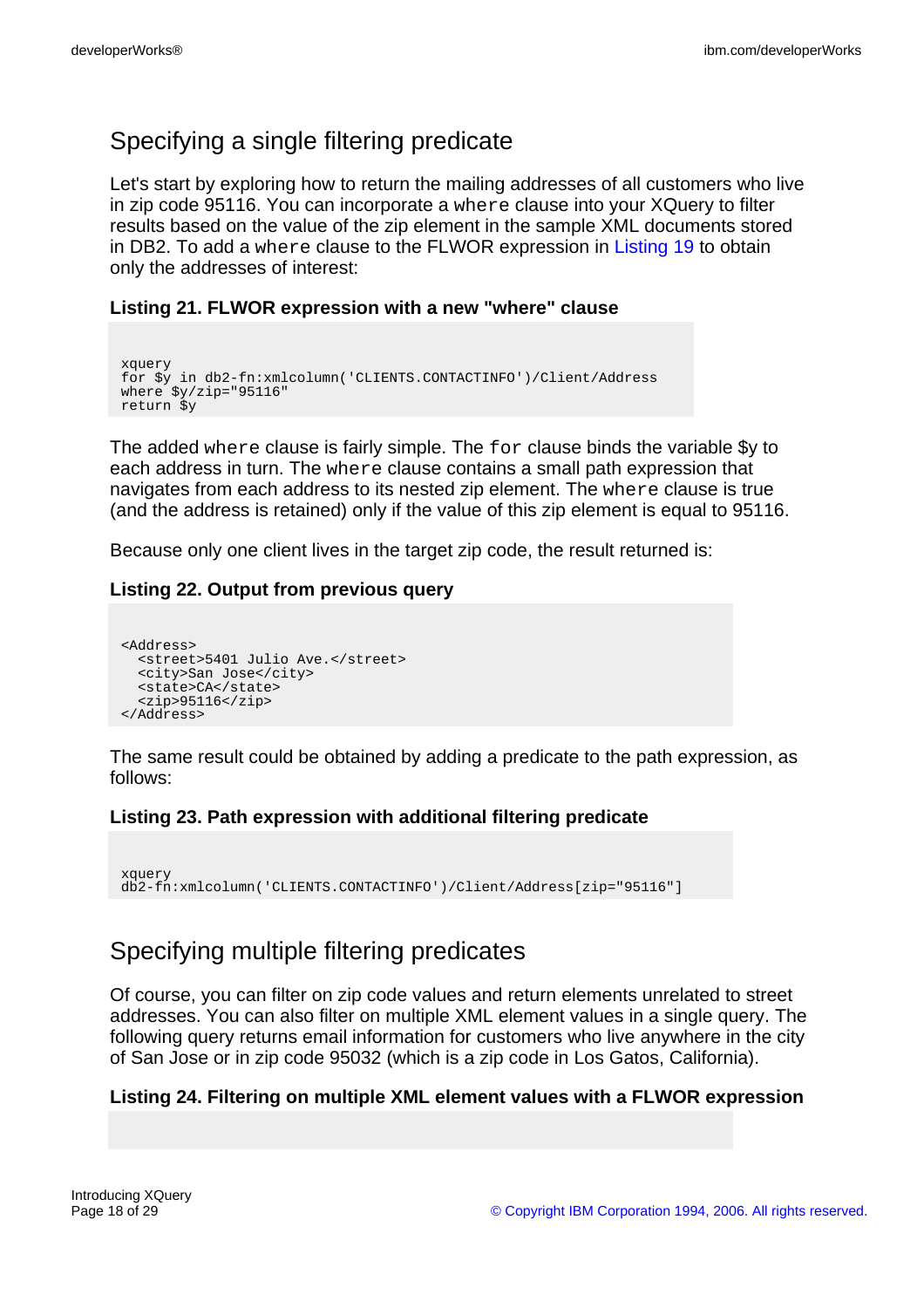```
xquery
for $y in db2-fn:xmlcolumn('CLIENTS.CONTACTINFO')/Client
where $y/Address/zip="95032" or $y/Address/city="San Jose"
return $y/email
```
This example changes the for clause so that it binds variable \$y to Client elements rather than to Address elements. This lets you filter the Client elements by one part of the subtree (Address) and return another part of the subtree (email). The path expressions in the where clause and return clause must be written relative to the element that is bound to the variable (in this case, \$y).

The same query could be expressed somewhat more concisely as a path expression:

#### **Listing 25. Filtering on multiple XML element values with a path expression**

```
xquery
db2-fn:xmlcolumn('CLIENTS.CONTACTINFO')/Client[Address/zip="95032"
or Address/city="San Jose"]/email;
```
Given the sample data in the clients table, the output of either of these two previous queries is:

### **Listing 26. Query output**

```
<email>
         love2shop@yahoo.com
</email>
\epsilon\approxmail>
         beatlesfan36@hotmail.com
</email>
<email>
         lennonfan36@hotmail.com
</email>
```
## A practical example of how XQuery and SQL differ

If you inspect the query output in [Listing 26,](#page--1-0) you may find that the returned results differ in two significant ways from what an SQL programmer might expect:

• No XML data is returned for qualifying customers who didn't provide their email addresses. Given our [sample data](#page-9-0), four customers meet our query selection criteria

(they live in San Jose or zip code 95032), yet this fact isn't reflected in the query results. Why? Email elements are absent for two of these customers' records. Since XQuery doesn't use nulls, this "missing" information isn't reflected in the results.

• The output doesn't indicate which email addresses were derived from the same XML document. A close look at the [sample data](#page-9-0) indicates that the final two email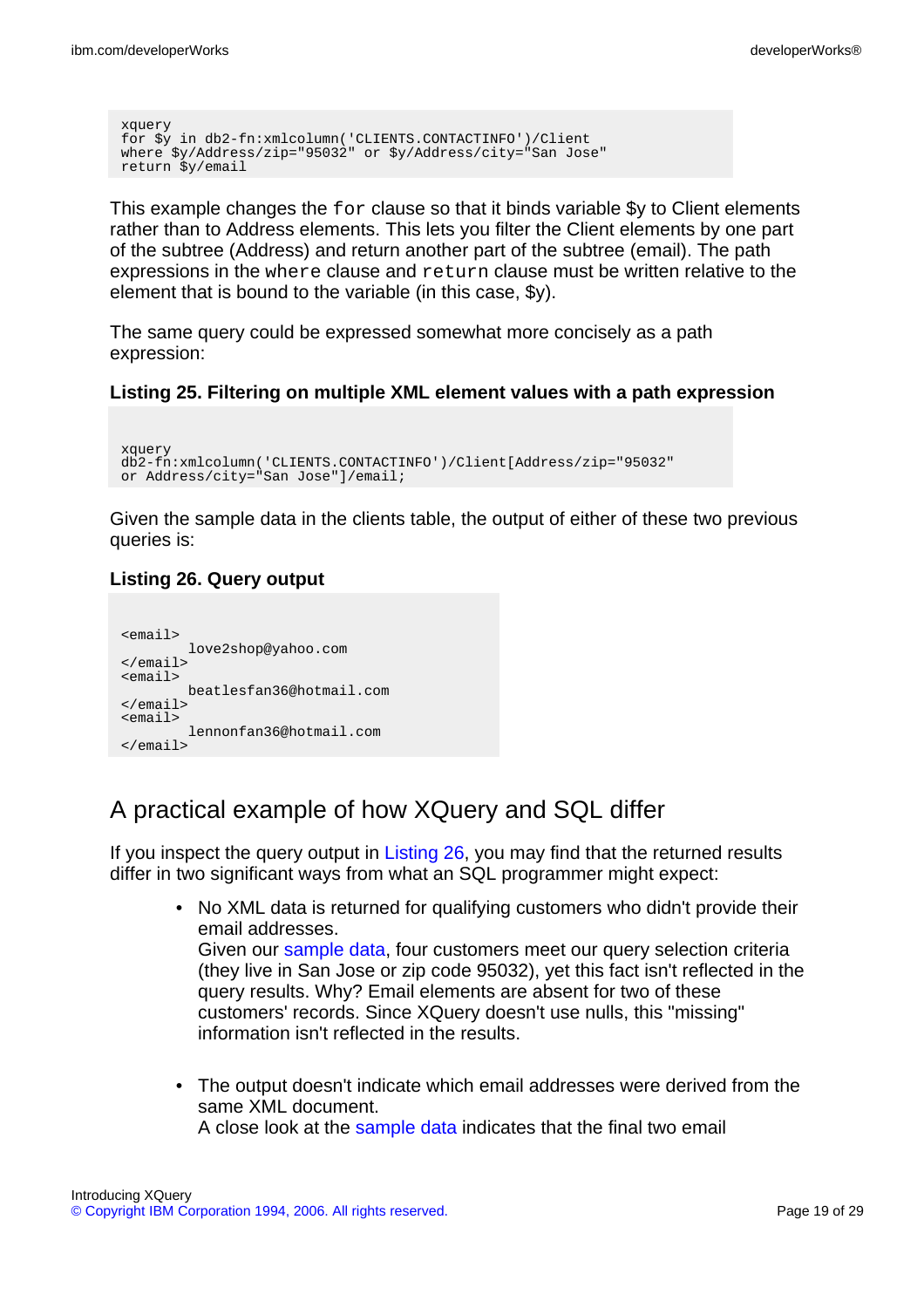addresses shown in [Listing 26](#page--1-0) are contained in one XML document (that is, they belong to one customer). This isn't obvious from the output.

Both situations can be desirable under some circumstances and undesirable under others. For example, if you want to send an email to every qualifying account on record, then iterating through a list of customer email addresses in XML format is easy to do in an application. However, if you want to mail only one notice to every customer -- including those who only provided their street addresses -- then the XQueries previously shown aren't sufficient.

There are multiple ways you can rewrite the previous queries so the returned results represent missing information in some fashion, and indicate when multiple email addresses were derived from the same customer record (that is, the same XML document). You'll learn how to do that a little later in this tutorial. However, if you just want to retrieve a list containing one email address per qualifying customer, you could modify the previous queries slightly:

**Listing 27. Returning the first email element of qualifying clients**

```
xquery
for $y in db2-fn:xmlcolumn('CLIENTS.CONTACTINFO')/Client
where $y/Address/zip="95032" or $y/Address/city="San Jose"
return $y/email[1]
(or)
xquery
db2-fn:xmlcolumn('CLIENTS.CONTACTINFO')/Client[Address/zip="95032"
or Address/city="San Jose"]/email[1];
```
Both of these queries instruct DB2 to return the first email element it finds within each qualifying XML document (customer contact record). If it doesn't find an email address for a qualifying customer, it won't return anything for that customer. Thus, both of these queries produce this output:

### **Listing 28. Query output**

```
<email>
        love2shop@yahoo.com
\sim/\sim<email>
        beatlesfan36@hotmail.com
</email>
```
# Section 6. XML data transformations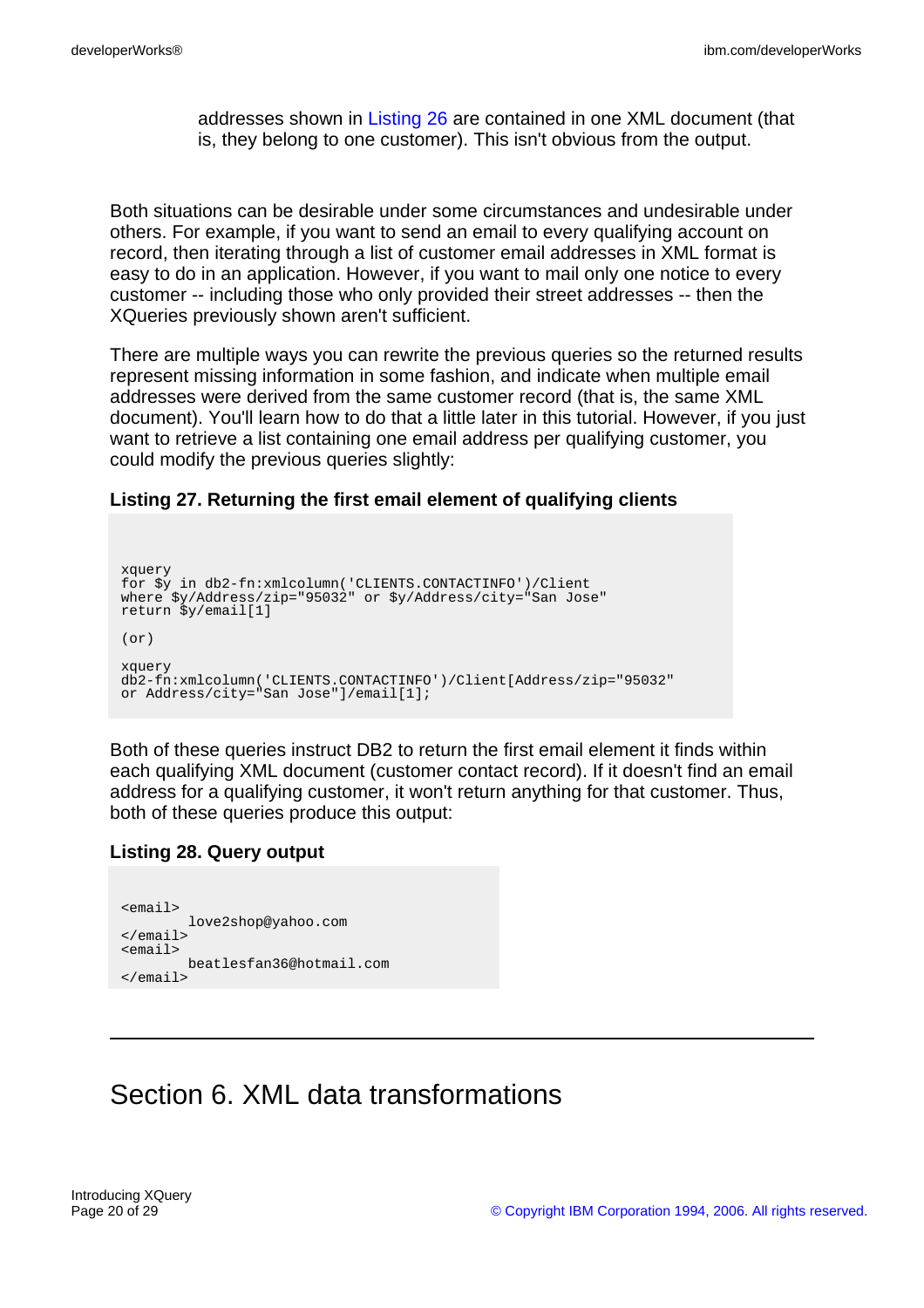A powerful aspect of XQuery is its ability to transform XML data from one form of XML into another. In this section, you'll learn how easy this is to do.

## Converting XML to HTML

In Web based applications, it's common to convert all or part of XML documents into HTML for easy display. With XQuery, this process is straightforward. Consider the following query, which retrieves the addresses of clients, sorts the results by zip code, and converts the output into XML elements that are part of an unordered HTML list<sup>.</sup>

### **Listing 29. Querying DB2 XML data and returning results as HTML**

```
xquery
\langle \text{ul} \rangle {
for $y in db2-fn:xmlcolumn('CLIENTS.CONTACTINFO')/Client/Address
order by $y/zip
return <li>{$y}</li>
\} </ul>
```
The query begins simply enough with the xquery keyword to indicate to the DB2 parser that XQuery is being used as the primary language. The second line causes the HTML markup for an unordered list (<ul>) to be included in the results. It also introduces a curly bracket, the first of two sets used in this query. Curly brackets instruct DB2 to evaluate and process the enclosed expression rather than treat it as a literal string.

The third line iterates over client addresses, binding the variable \$y to each Address element in turn. The fourth line includes an order by clause, specifying that results must be returned in ascending order (the default order) based on customer zip codes (the zip sub-element of each Address bound to \$y). The return clause indicates that the Address elements are to be surrounded by HTML list item tags before return. And the final line concludes the query and completes the HTML unordered list tag.

A portion of the output resulting from this query is:

### **Listing 30. HTML output of previous query**

```
<ul>
  <li>
     <Address>
         <street>9407 Los Gatos Blvd.</street>
          <city>Los Gatos</city>
         <state>CA</state>
          <zip>95032</zip>
     </Address>
  \langle/li>
  \overline{\text{}11}<Address>
         <street>4209 El Camino Real</street>
          <city>Mountain View</city>
         <state>CA</state>
```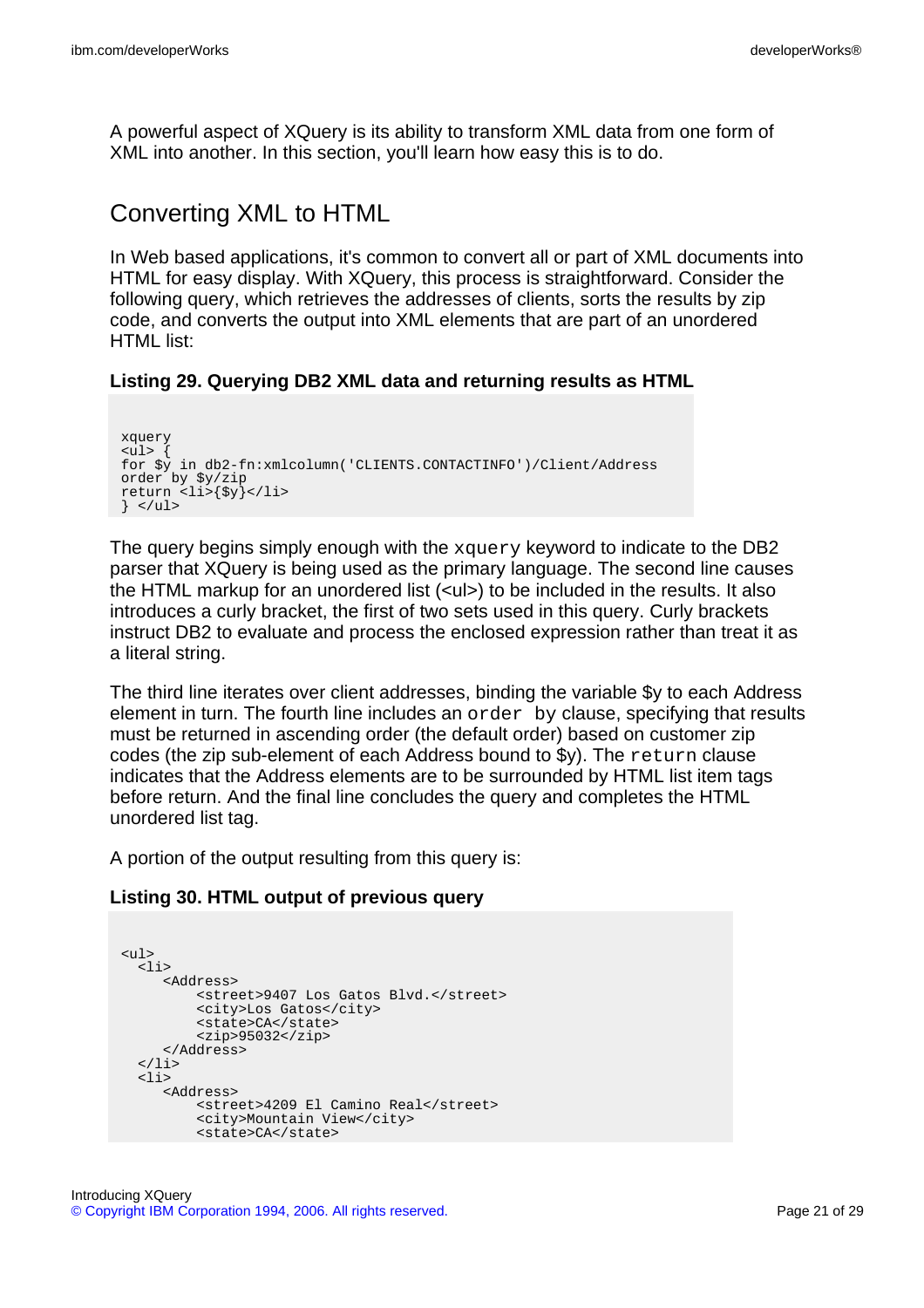```
<zip>95033</zip>
     </Address>
  \langle/li>
. . .
2/11
```
## Using transformations to indicate missing or repeating elements in XML documents

Let's consider a topic we raised earlier: how to write an XQuery that will indicate missing values in the returned results, and will indicate when a single XML document (such as a single customer record) contains repeating elements, such as multiple email addresses. One way to do so involves wrapping the returned output in a new XML element, as shown in the following query:

### **Listing 31. Indicating missing values and repeating elements in an XQuery result**

```
xquery
for $y in db2-fn:xmlcolumn('CLIENTS.CONTACTINFO')/Client
where $y/Address[zip="95032"] or $y/Address[city="San Jose"]
return <emailList> {$y/email} </emailList>
```
Running this query causes a sequence of emailList elements to be returned, one per qualifying customer record. Each emailList element will contain email data. If DB2 finds a single email address in a customer's record, it will return that element and its value. If it finds multiple email addresses, it will return all email elements and their values. Finally, if it finds no email address, it will return an empty emailList element.

Given our sample data, the output of this query is:

### **Listing 32. Output of previous query**

```
<emailList>
  <email>love2shop@yahoo.com</email>
</emailList>
<emailList/>
<emailList/>
<emailList>
   <email>beatlesfan36@hotmail.com</email>
   <email>lennonfan36@hotmail.com<emailList>
</emailList>
```
# Section 7. Conditional logic

You can incorporate conditional logic into your XQueries by using a few simple keywords.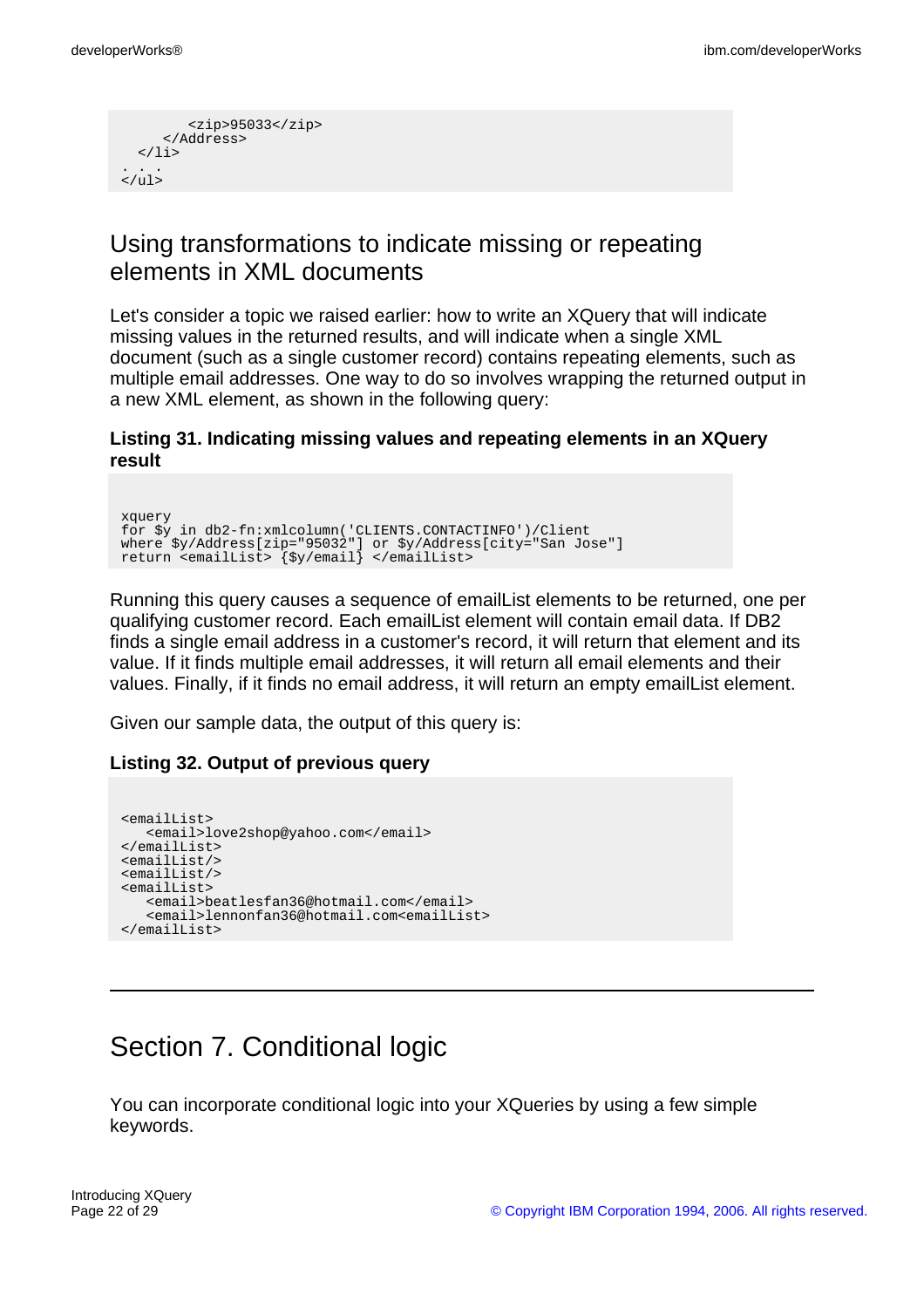Imagine that you'd like to contact each of your clients. You'd prefer to contact them by email, but if you don't have an email address, then you want to phone them at home. If you don't have a home phone number either, you want to send them a letter by postal mail. Thus, you need to query your DB2 clients table and assemble a contact list that may contain a single email address, home phone number, or postal mailing address for each of your clients.

This task is easy to accomplish if you incorporate conditional logic into your XQuery. Here's one way you can get the necessary information:

#### **Listing 33. XQuery with a three-part conditional expression**

```
xquery
for $y in db2-fn:xmlcolumn('CLIENTS.CONTACTINFO')/Client
return (
 if ($y/email) then $y/email[1]
  else if (\frac{5y}{phone}/home) then <homePhone>{\frac{5y}{phone}/home/text()}</homePhone>
  else $y/Address)
```
Let's look at lines 4 through 6 of this query. As you can see, they are part of the return clause, and they determine the query's output.

Line 4 tests if at least one email element is present in the document; if so, it specifies that the first email element should be returned. If no email elements are present, Line 5 is executed. It instructs DB2 to try to locate a home element beneath the phone element. If a home phone number is included in the document, its text node is extracted and returned as part of a new "homePhone" element. Finally, if neither an email address nor a home phone number is present in the client's profile (XML document), DB2 returns the full Address element. Because all records in the [client](#page-9-0) [table](#page-9-0) include a postal mailing address, the logic of this query ensures that DB2 will return one means of contacting each client.

The output from this query is:

#### **Listing 34. Query output**

```
<email>
        love2shop@yahoo.com
</email>
<Address>
       <street>
                1204 Meridian Ave.
       </street>
        <apt>
                4A
        </apt>
        <city>
                San Jose
        </city>
        <state>
                CA
        </state>
        <zip>
                95124
        </zip>
```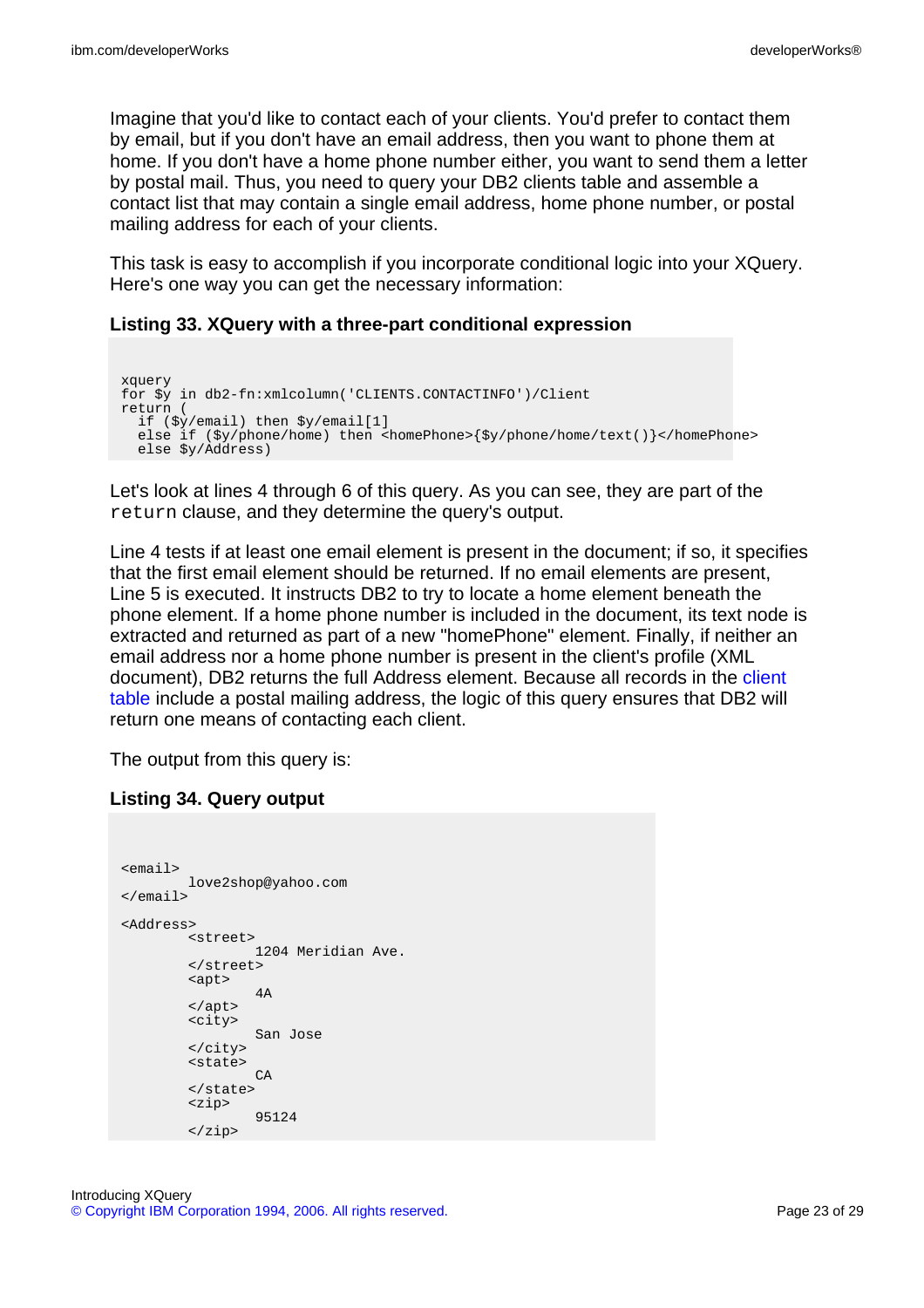```
</Address>
<homePhone>
        4083332222
</homePhone>
<email>
        golfer12@yahoo.com
</email>
<email>
       beatlesfan36@hotmail.com
</email>
<homePhone>
       6503310091
</homePhone>
```
# Section 8. "Hybrid" queries

You've seen how to write XQueries that retrieve XML document fragments, create new forms of XML output, and return different output based on conditions specified in queries themselves. These are a few simple ways to query XML data stored in DB2.

To be sure, there's more to learn about XQuery than this tutorial discusses. But there's one broad topic that we can't neglect: how to write queries that include both SQL and XQuery expressions. Doing so can be useful if you need to write queries that filter data based on XML and non-XML column values.

Because this tutorial focuses on XQuery and its use as a top-level language, we'll first explore how to embed SQL in XQueries. However, it's important to note that you can also do the opposite -- you can embed XQueries in SQL. You'll also see a brief example of how to do that at the end of this tutorial. However, for more information about SQL/XML and how to embed XQueries in SQL, see [Resources](#page-27-0).

## Embedding SQL in XQueries

To embed SQL in an XQuery, you use the  $db2-fn:q1query$  function in place of the db2-fn:xmlcolumn function. The db2-fn:sqlquery function executes an SQL query and returns only the selected data. The SQL query passed to db2-fn:sqlquery must only return XML data; this enables XQuery to further process the result of the SQL query.

Let's use an example that incorporates many concepts we've already covered. Imagine that you want a list of all email addresses for Gold clients who live in San Jose. If a client has multiple email addresses, you want all of them to be included in the output as part of a single record. Finally, if a qualifying Gold client didn't provide an email address, you want to retrieve their postal mailing address. Here's one way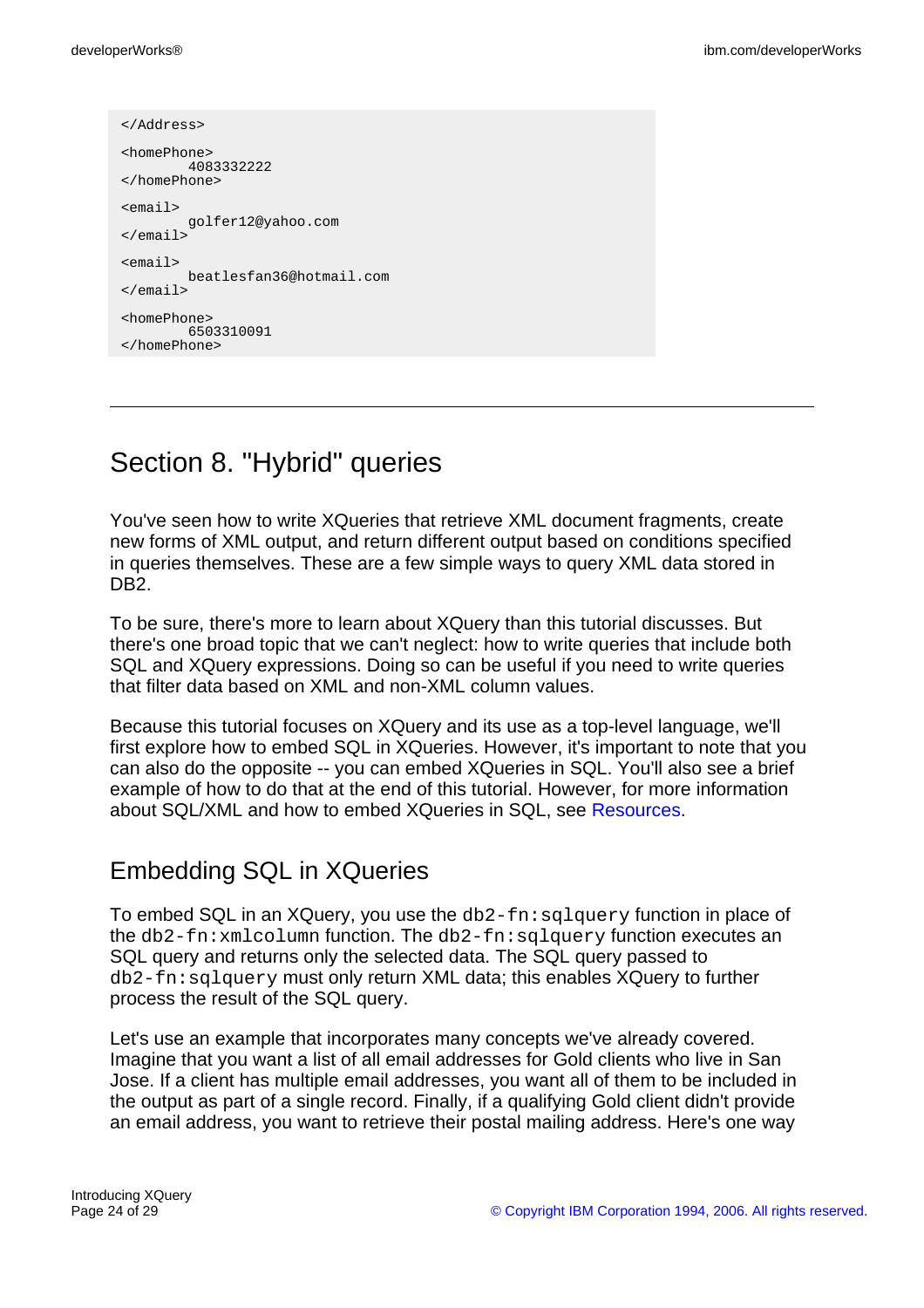to write such a query:

### **Listing 35. Embedding SQL within an XQuery that includes conditional logic**

```
xquery
for $y in
db2-fn:sqlquery('select contactinfo from clients where status=''Gold'' ')/Client
where $y/Address/city="San Jose"
return (
     if ($y/email) then <emailList>{$y/email}</emailList>
     else $y/Address
)
```
Let's focus on the third line, which embeds an SQL statement. The SELECT statement contains a query predicate based on the status column, comparing the value of this VARCHAR column to the string Gold. In SQL, such strings are surrounded by single quotes. Although the example may appear to use double quotes, it actually uses two single quotes before and after the comparison value (''Gold''). The "extra" single quotes are escape characters. If you use double quotes around your string-based query predicate instead of pairs of single quotes, you'll get a syntax error.

The output of this query is:

### **Listing 36. Query output**

```
<emailList>
        <email>
                love2shop@yahoo.com
        \epsilon/email>
<Address>
        <street>
                1204 Meridian Ave.
        </street>
       <apt> 4A
       </apt>
       <city>
                San Jose
        </city>
        <state>
                C_A</state>
        <zip>
                95124
        </zip>
</Address>
```
## Embedding XQueries in SQL

It's important to understand that you can also embed XQueries in SQL. Indeed, DB2 9 features support for standard SQL/XML functions that are frequently used to formulate hybrid queries in which SQL is the outermost (or top-level) language. While it's beyond the scope of this tutorial to discuss DB2's SQL/XML support in detail, at least two functions are particularly worth noting: **XMLExists**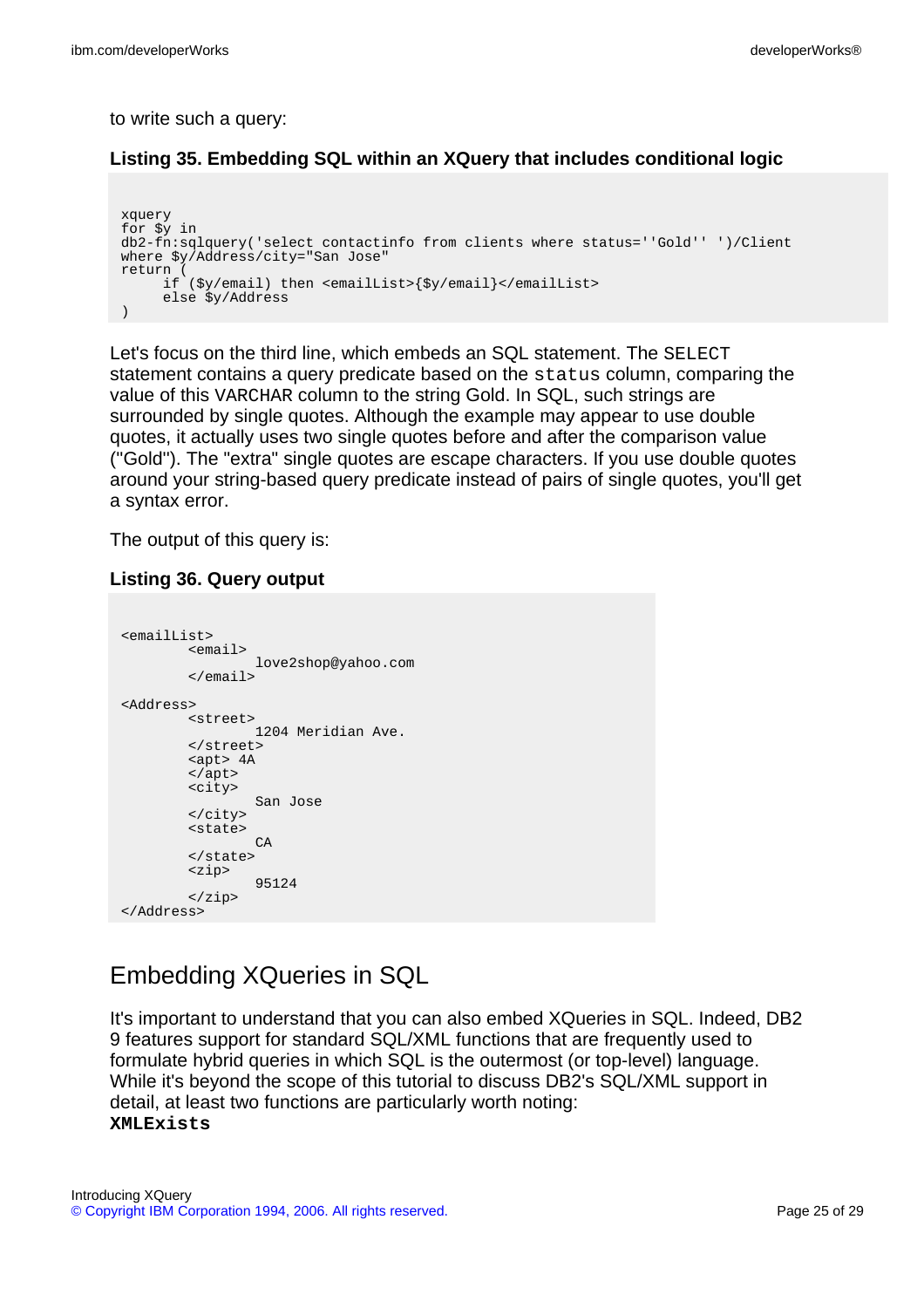Lets you navigate to an element (or other type of node) within your XML document and test for a specific condition. When specified as part of the SQL WHERE clause, XMLExists restricts the returned results to only those rows that contain an XML document that satisfies your specified condition (where the specified condition evaluates to "true"). As you might suspect, you pass an XQuery expression as input to the XMLExists function to navigate to the node of interest in your document.

#### **XMLQuery**

Lets you project XML into the SQL result set returned from your SQL/XML query. It's commonly used to retrieve one or more elements from XML documents. Again, as you might imagine, the XMLQuery function takes an XQuery expression as input.

Consider the following query, which uses SQL as the top-level language and includes calls to the XMLQuery and XMLExists functions:

### **Listing 37. Embedding XQuery path expressions in SQL to project and restrict XML data**

select name, status, xmlquery('\$c/Client/phone/home' passing contactinfo as "c") from clients where xmlexists('\$y/Client/Address[zip="95032"]' passing contactinfo as "y")

This query returns a result set with columns for the client's name, status, and home phone number. The first two columns contain SQL VARCHAR data, and the third column contains an XML element extracted from qualifying XML documents. Let's consider lines 2 and 4 of this query more closely.

Line 2 invokes XMLQuery as part of the SELECT clause, indicating that the result returned by this function should be included as a column in the SQL result set. As input to this function, we specified an XQuery path expression that causes DB2 to navigate to the home sub-element of the phone element directly beneath the Client element. The path expression references a variable (\$c), which we declared to refer to the contactinfo column.

Line 4 invokes XMLExists within an SQL WHERE clause, indicating that DB2 should restrict results based on an XML predicate. This predicate is specified in the path expression -- it indicates that we're only interested in clients who live in a specific zip code. Once again, you'll note that the path expression provided as input to this SQL/XML function defines a variable (\$y, in this case) that identifies where DB2 will find the XML documents of interest -- in the contactinfo column.

Given our [sample data,](#page-9-0) the output of this query is a single-row result set with the following values:

### **Listing 38. Query output**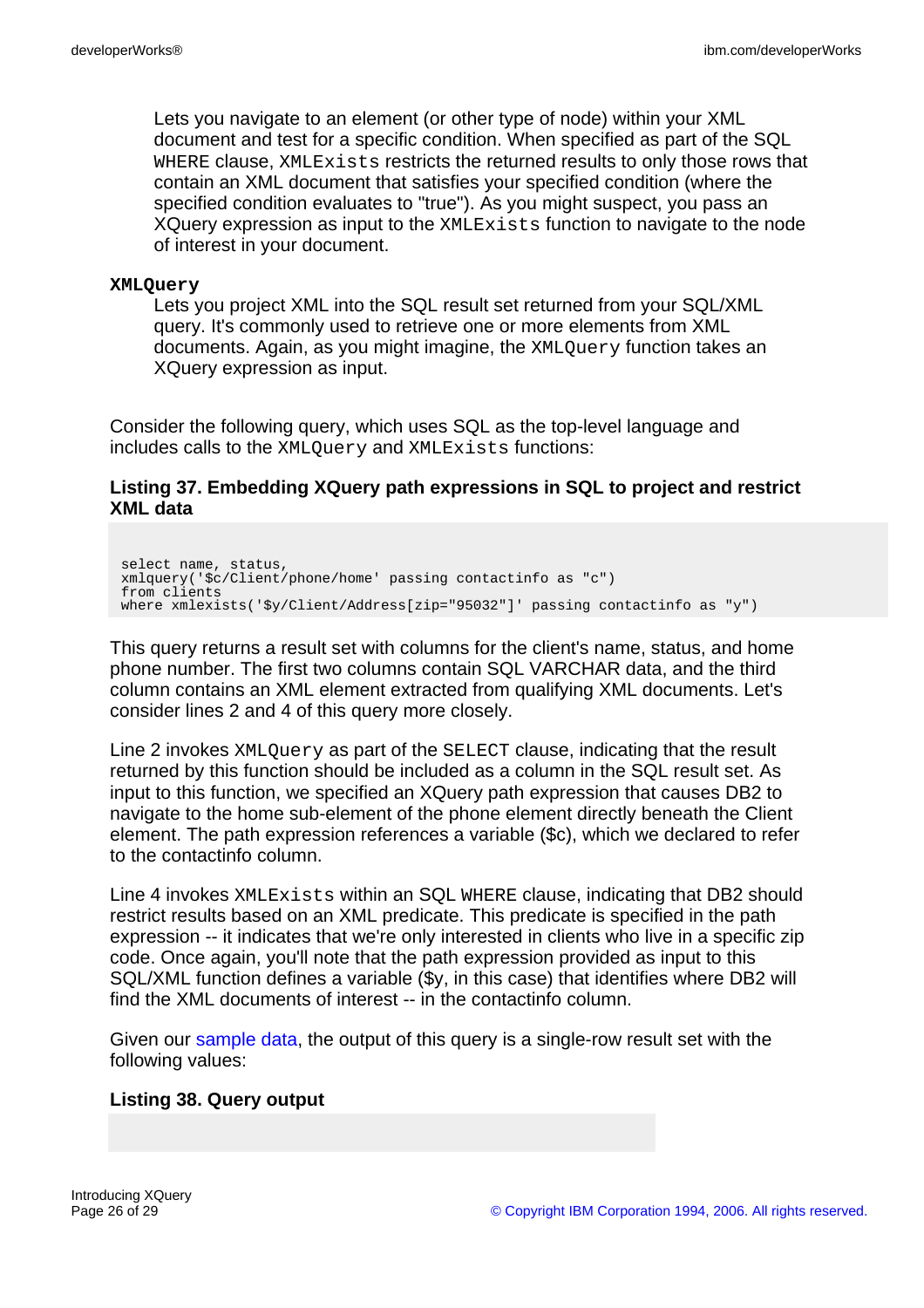For more information about DB2's SQL/XML support, see [Resources.](#page-27-0)

# Section 9. Summary

This tutorial introduced you to DB2's support of XQuery, and explained several basic language concepts. You learned how to write and execute simple XQueries against XML data stored in DB2.

To keep an eye on this series, bookmark the series page, [DB2 9 Fundamentals](http://www.ibm.com/developerworks/offers/lp/db2cert/db2-cert730.html?S_TACT=105AGX19&S_CMP=db2cert) [exam 730 prep tutorial series.](http://www.ibm.com/developerworks/offers/lp/db2cert/db2-cert730.html?S_TACT=105AGX19&S_CMP=db2cert)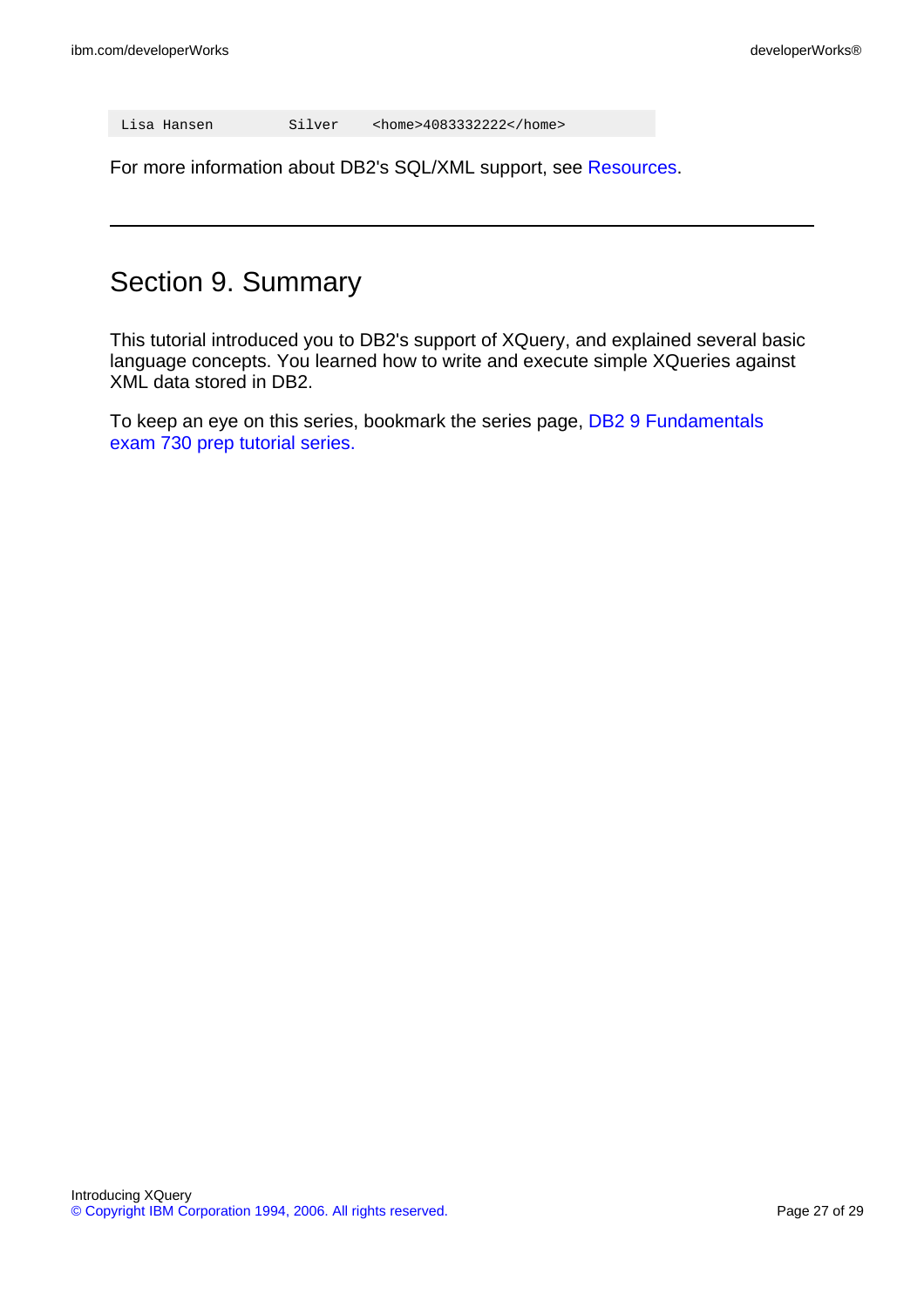# <span id="page-27-0"></span>Resources

## **Learn**

- Check out the other parts of the [DB2 9 Fundamentals exam 730 prep tutorial](http://www.ibm.com/developerworks/offers/lp/db2cert/db2-cert730.html?S_TACT=105AGX19&S_CMP=db2cert) [series](http://www.ibm.com/developerworks/offers/lp/db2cert/db2-cert730.html?S_TACT=105AGX19&S_CMP=db2cert).
- [Certification exam](http://www-03.ibm.com/certify/tests/test_index.shtml) site. Click the exam number to see more information about Exams 730 and 731.
- [DB2 9 overview](http://www-306.ibm.com/software/data/db2/v9/pr.html). Find information about the new data server that includes patented pureXML technology.
- [DB2 XML evaluation guide: A step-by-step introduction to the XML storage and](http://www.ibm.com/developerworks/edu/dm-dw-dm-0606leung-i.html?S_TACT=105AGX19&S_CMP=db2cert) [query capabilities of DB2 9](http://www.ibm.com/developerworks/edu/dm-dw-dm-0606leung-i.html?S_TACT=105AGX19&S_CMP=db2cert) (developerWorks, Jun 2006): Take this tutorial to learn more about the DB2 Viper data server on Windows platforms using the XML storage and searching (SQL/XML, XQuery) capabilities available to support next-generation applications.
- [Querying XML Data in DB2 with XQuery](http://www.ibm.com/developerworks/db2/library/techarticle/dm-0604saracco/) (developerWorks, Apr 2006): Learn basic XQuery expressions for querying DB2 XML data XQuery.
- [Native XML Support in DB2 Universal Database](#page-0-0) Read this article to learn more about architecture and implementation of DB2's XML support.
- [Get off to a fast start with DB2 Viper](http://www.ibm.com/developerworks/db2/library/techarticle/dm-0603saracco/) (developerWorks, Mar 2006): Learn how to insert, import, and validate XML data in DB2 9 (formerly known as DB2 Viper).
- [Query DB2 XML Data with SQL](http://www.ibm.com/developerworks/db2/library/techarticle/dm-0603saracco2/) (developerWorks, Mar 2006): Learn how to use several popular SQL/XML expressions to query DB2 XML data XQuery.
- [Integration of SQL and XQuery in IBM DB2:](http://researchweb.watson.ibm.com/journal/sj/452/ozcan.html) Read this article from the IBM Systems Journal to learn how DB2 9 enables users to query XML data using SQL and XQuery.
- [pureXML in DB2 9: Which way to query your XML data?]( http://www.ibm.com/developerworks/db2/library/techarticle/dm-0606nicola/) (developerWorks, Jun 2006): Learn when to SQL/XML or XQuery to query XML data.
- [DB2 XML wiki:](http://www-03.ibm.com/developerworks/wikis/display/db2xml/Home) Download books and peruse available papers on DB2 XML.
- [DB2 9:](http://www.ibm.com/db2/xml) Learn more about DB2's XML support.
- Take free [tutorials on various XML technologies.](http://www.w3schools.com/)
- Visit the [developerWorks DBA Central zone](http://www.ibm.com/developerworks/db2/zones/dba/) to read articles and tutorials and connect to other resources to expand your database administration skills.
- Check out the [developerWorks DB2 basics](http://www.ibm.com/developerworks/db2/newto/db2basics.html) series, a group of articles geared toward beginning users.

### **Get products and technologies**

- A [trial version of DB2 9](http://www.ibm.com/developerworks/downloads/im/udb/?S_TACT=105AGX19&S_CMP=db2cert) is available for free download.
- Download [DB2 Express-C,](http://www.ibm.com/developerworks/downloads/im/udbexp/index.html?S_TACT=105AGX19&S_CMP=db2cert) a no-charge version of DB2 Express Edition for the community that offers the same core data features as DB2 Express Edition and